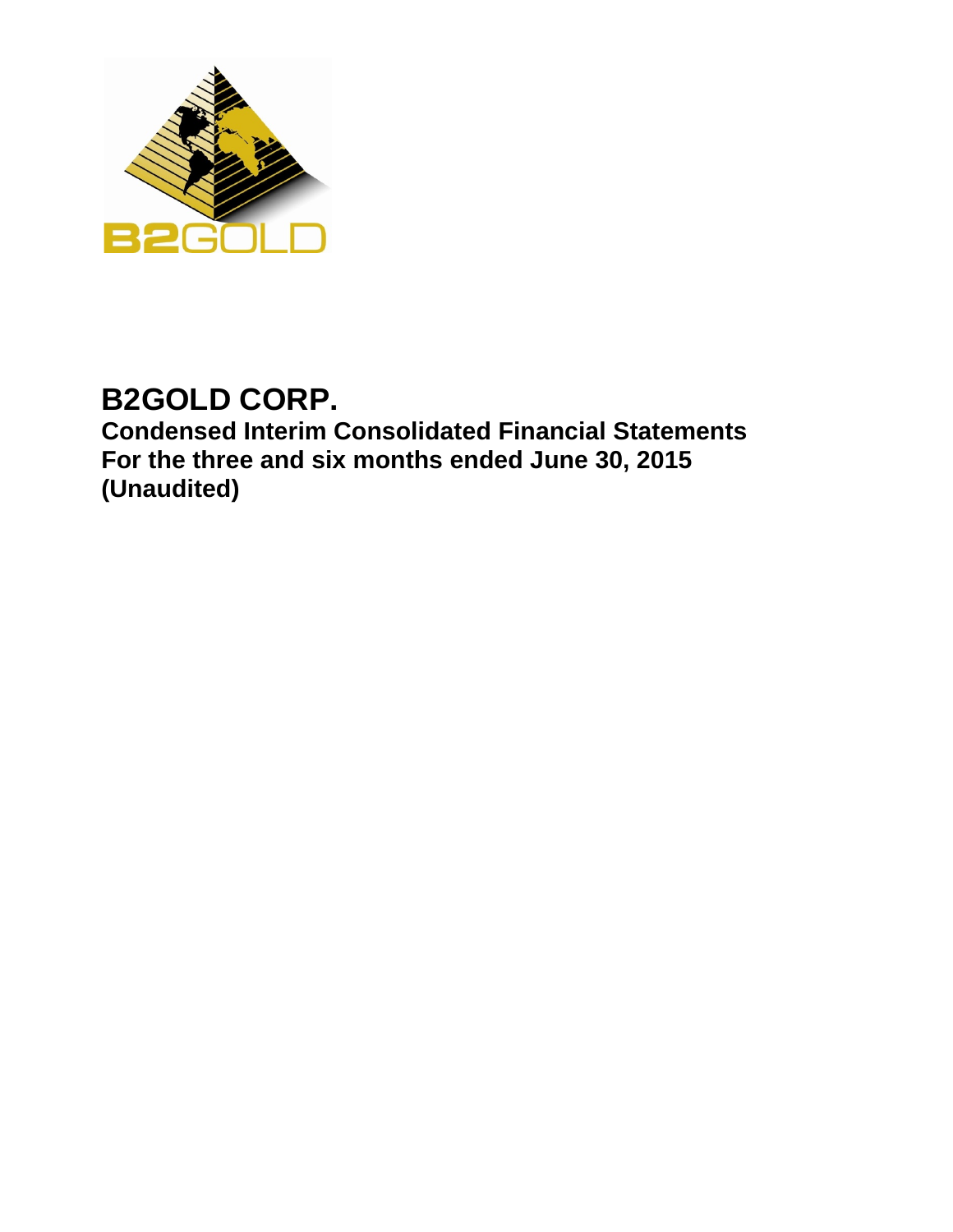### **B2GOLD CORP. CONDENSED INTERIM CONSOLIDATED STATEMENTS OF OPERATIONS FOR THE THREE AND SIX MONTHS ENDED JUNE 30**

(Expressed in thousands of United States dollars, except per share amounts) (Unaudited)

|                                                                                                                                                                                                                                         |          | For the three<br>months ended<br><b>June 30, 2015</b> |          | For the three<br>months ended<br>June 30, 2014    |          | For the six<br>months ended<br><b>June 30, 2015</b> |          | For the six<br>months ended<br>June 30, 2014         |
|-----------------------------------------------------------------------------------------------------------------------------------------------------------------------------------------------------------------------------------------|----------|-------------------------------------------------------|----------|---------------------------------------------------|----------|-----------------------------------------------------|----------|------------------------------------------------------|
| Gold revenue                                                                                                                                                                                                                            | \$       | 136,506 \$                                            |          | 120.258                                           | \$       | 275,398 \$                                          |          | 249,278                                              |
| Cost of sales                                                                                                                                                                                                                           |          |                                                       |          |                                                   |          |                                                     |          |                                                      |
| <b>Production costs</b><br>Depreciation and depletion<br>Royalties and production taxes                                                                                                                                                 |          | (76,096)<br>(35,008)<br>(5,761)                       |          | (65, 929)<br>(28, 380)<br>(3,976)                 |          | (153, 919)<br>(67, 803)<br>(10, 756)                |          | (128, 234)<br>(53,690)<br>(8, 286)                   |
| <b>Total cost of sales</b>                                                                                                                                                                                                              |          | (116, 865)                                            |          | (98, 285)                                         |          | (232, 478)                                          |          | (190, 210)                                           |
| <b>Gross profit</b>                                                                                                                                                                                                                     |          | 19,641                                                |          | 21,973                                            |          | 42,920                                              |          | 59,068                                               |
| General and administrative<br>Share-based payments (Note 9)<br>Provision for non-recoverable input taxes<br>Foreign exchange (losses) gains<br>Other                                                                                    |          | (10, 352)<br>(3,647)<br>(637)<br>(1, 166)<br>(1,057)  |          | (13,094)<br>(7, 337)<br>(1,504)<br>1,666<br>2,427 |          | (20,060)<br>(9, 135)<br>(611)<br>(2,915)<br>(1,786) |          | (20, 416)<br>(10, 728)<br>(2, 125)<br>1,334<br>2,138 |
| <b>Operating income</b>                                                                                                                                                                                                                 |          | 2,782                                                 |          | 4,131                                             |          | 8,413                                               |          | 29,271                                               |
| Unrealized loss on fair value of convertible notes                                                                                                                                                                                      |          | (8, 364)                                              |          | (4, 408)                                          |          | (6,671)                                             |          | (42, 695)                                            |
| (Note 8)<br>Gain on sale of Bellavista property<br>Community relations<br>Interest and financing expense (Notes 8 and 10)<br>Realized losses on derivative instruments (Note 10)<br>Unrealized (losses) gains on derivative instruments |          | (1,089)<br>(8,259)<br>(1,994)                         |          | (1,253)<br>(1,450)<br>(318)                       |          | 2,192<br>(1,938)<br>(9,967)<br>(2, 548)             |          | (2.762)<br>(2,743)<br>(884)                          |
| (Note 10)<br>Write-down of long-term investments (Note 5)<br>Other                                                                                                                                                                      |          | (5,727)<br>(517)<br>(271)                             |          | 1,035<br>(2,745)<br>(388)                         |          | (5,820)<br>(1, 855)<br>333                          |          | 947<br>(3,007)<br>1,080                              |
| Loss before taxes                                                                                                                                                                                                                       |          | (23, 439)                                             |          | (5,396)                                           |          | (17, 861)                                           |          | (20, 793)                                            |
| Current income tax, withholding and other taxes<br>Deferred income tax recovery (expense)                                                                                                                                               |          | (1,728)<br>2,383                                      |          | (5,925)<br>(208)                                  |          | 568<br>850                                          |          | (15, 384)<br>670                                     |
| Net loss for the period                                                                                                                                                                                                                 | \$       | $(22,784)$ \$                                         |          | (11,529)                                          | \$       | $(16, 443)$ \$                                      |          | (35, 507)                                            |
| Attributable to:<br>Shareholders of the Company<br>Non-controlling interests                                                                                                                                                            | \$       | $(21, 185)$ \$<br>(1,599)                             |          | (11, 547)<br>18                                   | \$       | $(14, 923)$ \$<br>(1,520)                           |          | (35, 552)<br>45                                      |
| Net loss for the period                                                                                                                                                                                                                 | \$       | $(22, 784)$ \$                                        |          | (11,529)                                          | \$       | $(16, 443)$ \$                                      |          | (35, 507)                                            |
| Loss per share (attributable to shareholders of the<br>Company)<br>Basic<br>Diluted                                                                                                                                                     | \$<br>\$ | (0.02)<br>(0.02)                                      | \$<br>\$ | (0.02)<br>(0.02)                                  | \$<br>\$ | (0.02)<br>(0.02)                                    | \$<br>\$ | (0.05)<br>(0.05)                                     |
| Weighted average number of common shares<br>outstanding (in thousands)<br>Basic<br>Diluted                                                                                                                                              |          | 923,035<br>923,035                                    |          | 674,877<br>674,877                                |          | 920,022<br>920,022                                  |          | 673,381<br>673,381                                   |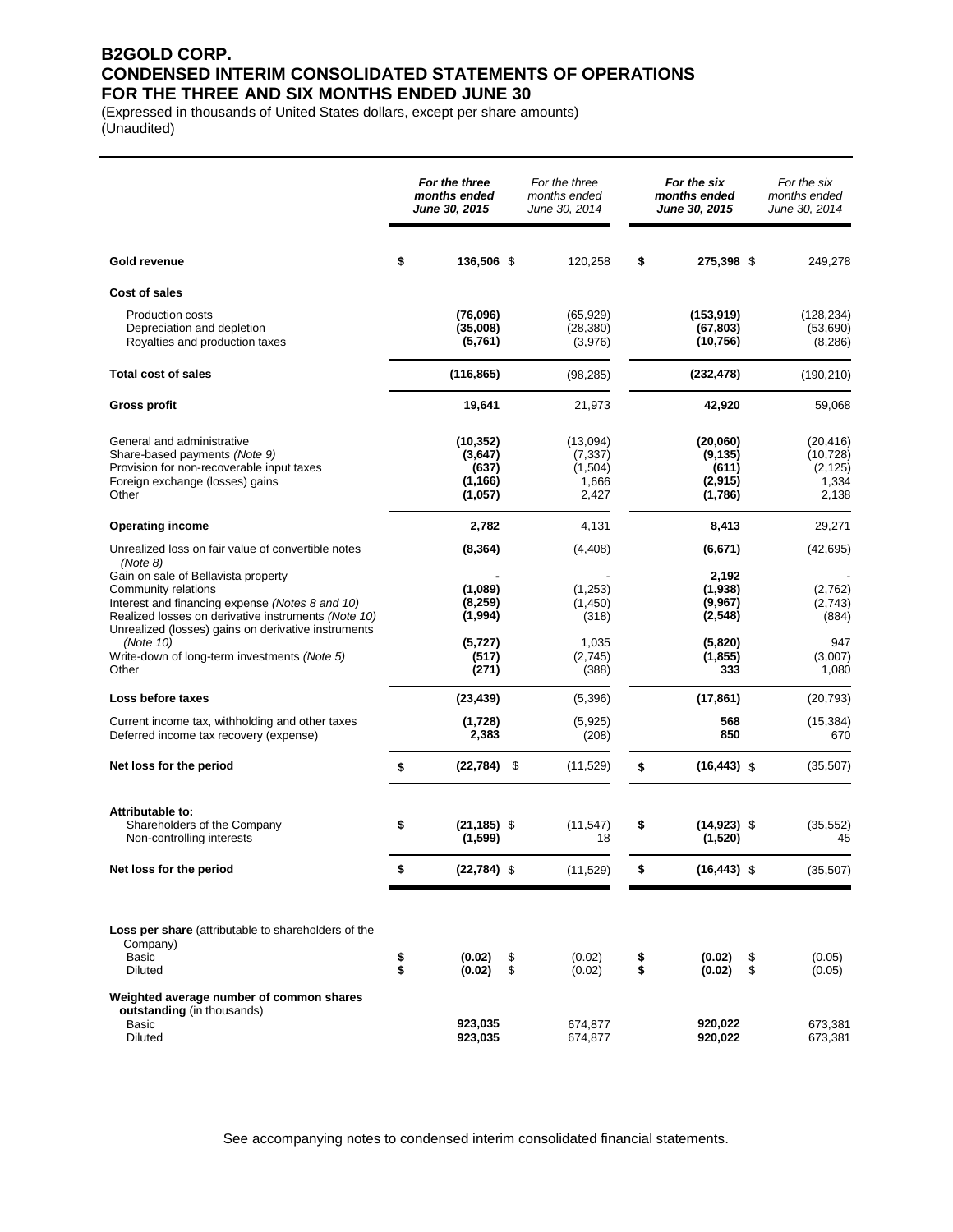### **B2GOLD CORP. CONDENSED INTERIM CONSOLIDATED STATEMENTS OF COMPREHENSIVE INCOME FOR THE THREE AND SIX MONTHS ENDED JUNE 30**

(Expressed in thousands of United States dollars) (Unaudited)

|                                                                                                       | For the three<br>months ended<br>June 30, 2015 | For the three<br>months ended<br>June 30, 2014 | For the six<br>months ended<br>June 30, 2015 | For the six<br>months ended<br>June 30, 2014 |
|-------------------------------------------------------------------------------------------------------|------------------------------------------------|------------------------------------------------|----------------------------------------------|----------------------------------------------|
| Net loss for the period                                                                               | \$<br>$(22, 784)$ \$                           | (11, 529)                                      | \$<br>$(16, 443)$ \$                         | (35, 507)                                    |
| Other comprehensive income (loss)                                                                     |                                                |                                                |                                              |                                              |
| Items that may be reclassified subsequently to<br>net earnings:                                       |                                                |                                                |                                              |                                              |
| - Cumulative translation adjustment ("CTA")<br>- Unrealized gain on investments, net of               | 573                                            | (3,532)                                        | (23, 560)                                    | (859)                                        |
| deferred tax expense (Note 5)                                                                         | 1,739                                          | 1,754                                          | 1,347                                        | 2,577                                        |
| Other comprehensive income (loss) for the<br>period                                                   | 2,312                                          | (1,778)                                        | (22, 213)                                    | 1,718                                        |
| Total comprehensive loss for the period                                                               | \$<br>$(20, 472)$ \$                           | (13, 307)                                      | \$<br>$(38, 656)$ \$                         | (33,789)                                     |
| Total other comprehensive income (loss)<br>attributable to:                                           |                                                |                                                |                                              |                                              |
| Shareholders of the Company<br>Non-controlling interests                                              | \$<br>$1,980$ \$<br>332                        | (1, 425)<br>(353)                              | \$<br>$(21, 806)$ \$<br>(407)                | 1,804<br>(86)                                |
|                                                                                                       | \$<br>$2,312$ \$                               | (1,778)                                        | \$<br>$(22, 213)$ \$                         | 1,718                                        |
| Total comprehensive loss attributable to:<br>Shareholders of the Company<br>Non-controlling interests | \$<br>$(19,205)$ \$<br>(1,267)                 | (12, 972)<br>(335)                             | \$<br>$(36, 729)$ \$<br>(1, 927)             | (33, 748)<br>(41)                            |
|                                                                                                       | \$<br>$(20, 472)$ \$                           | (13, 307)                                      | \$<br>$(38, 656)$ \$                         | (33,789)                                     |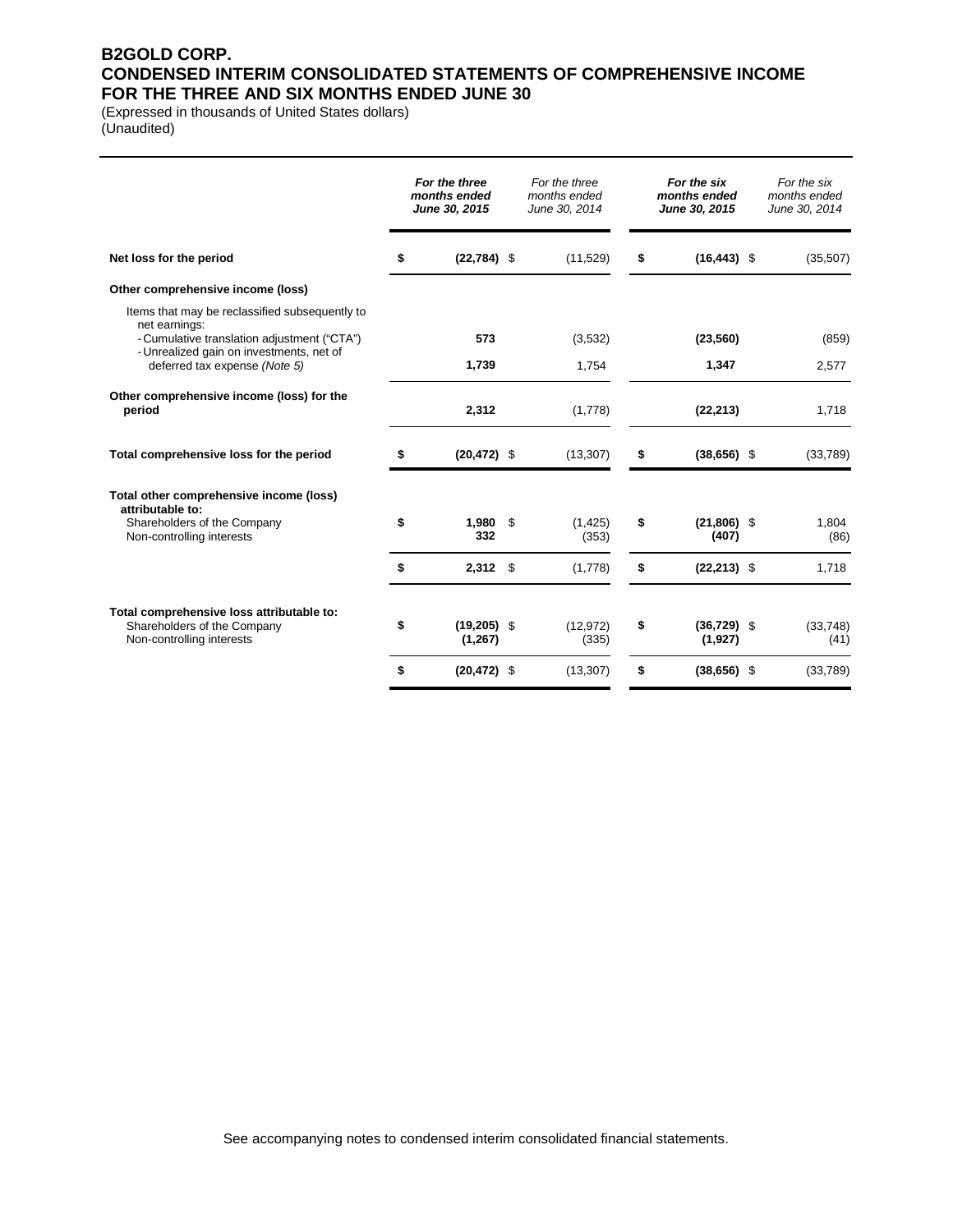### **B2GOLD CORP. CONDENSED INTERIM CONSOLIDATED STATEMENTS OF CASH FLOWS FOR THE THREE AND SIX MONTHS ENDED JUNE 30**

(Expressed in thousands of United States dollars) (Unaudited)

|                                                                                                | For the three<br>months ended<br>June 30, 2015 | For the three<br>months ended<br>June 30, 2014 | For the six<br>months ended<br>June 30, 2015 | For the six<br>months ended<br>June 30, 2014 |
|------------------------------------------------------------------------------------------------|------------------------------------------------|------------------------------------------------|----------------------------------------------|----------------------------------------------|
| <b>Operating activities</b>                                                                    |                                                |                                                |                                              |                                              |
| Net loss for the period<br>Mine restoration provisions settled                                 | \$<br>$(22, 784)$ \$<br>(310)                  | (11,529)<br>(353)                              | \$<br>$(16, 443)$ \$<br>(444)                | (35, 507)<br>(609)                           |
| Non-cash charges (Note 12)                                                                     | 58,303                                         | 41,556                                         | 96,990                                       | 109,768                                      |
| Cash provided by operating activities before<br>changes in non-cash working capital            | 35,209                                         | 29,674                                         | 80,103                                       | 73,652                                       |
| Changes in non-cash working capital (Note 12)                                                  | 787                                            | 256                                            | 15,868                                       | (22, 323)                                    |
| Changes in long-term value added tax                                                           |                                                |                                                |                                              |                                              |
| receivables                                                                                    | (1,681)                                        | (5, 917)                                       | (2,993)                                      | (8,902)                                      |
| Cash provided by operating activities                                                          | 34,315                                         | 24,013                                         | 92,978                                       | 42,427                                       |
| <b>Financing activities</b>                                                                    |                                                |                                                |                                              |                                              |
| Drawdowns on old revolving credit facility<br>(Note 8)                                         | 25,000                                         | 25,000                                         | 25,000                                       | 25,000                                       |
| Drawdown on new revolving credit facility, net of                                              |                                                |                                                |                                              |                                              |
| transaction costs (Note 8)<br>Repayment of old revolving credit facility (Note 8)              | 143.854<br>(150,000)                           |                                                | 143,854<br>(150,000)                         |                                              |
| Otjikoto equipment loan facility, drawdowns net                                                |                                                |                                                |                                              |                                              |
| of transaction costs (Note 8)                                                                  |                                                | 8,385                                          | 3,883                                        | 19,711                                       |
| Repayment of Otjikoto equipment loan facility<br>Payment of finance lease obligations (Note 8) | (1,717)                                        | (1,897)<br>(14, 409)                           | (3, 433)                                     | (2,405)<br>(16, 017)                         |
| Repayment of Nicaraguan equipment loans                                                        | (380)                                          | (222)                                          | (752)                                        | (377)                                        |
| Interest and commitment fees paid                                                              | (5,648)                                        | (1,213)                                        | (7, 138)                                     | (7, 237)                                     |
| Common shares issued for cash                                                                  | 58                                             | 382                                            | 540                                          | 1,796                                        |
| Restricted cash movement (Note 7)                                                              | 31                                             | (1, 100)                                       | (400)                                        | (3,069)                                      |
| Cash provided by financing activities                                                          | 11,198                                         | 14,926                                         | 11,554                                       | 17,402                                       |
| <b>Investing activities</b>                                                                    |                                                |                                                |                                              |                                              |
| Expenditures on mining interests:                                                              |                                                |                                                |                                              |                                              |
| Masbate Mine, development and sustaining                                                       |                                                |                                                |                                              |                                              |
| capital                                                                                        | (11,940)                                       | (16, 404)                                      | (16,066)                                     | (25, 935)                                    |
| Otjikoto, development and pre-production<br>costs net of sales proceeds                        | (6,007)                                        | (42, 213)                                      | (19, 533)                                    | (103, 696)                                   |
| Libertad Mine, development and sustaining                                                      |                                                |                                                |                                              |                                              |
| capital<br>Limon Mine, development and sustaining                                              | (5, 343)                                       | (10, 544)                                      | (11, 482)                                    | (18, 319)                                    |
| capital                                                                                        | (5,807)                                        | (5, 346)                                       | (11, 204)                                    | (10, 186)                                    |
| Fekola Project, exploration and evaluation                                                     | (19, 445)                                      |                                                | (37, 926)                                    |                                              |
| Gramalote, prefeasibility and exploration<br>Other exploration and development (Note 12)       | (3,338)                                        | (4,881)<br>(8,275)                             | (6,788)<br>(13, 699)                         | (8, 136)<br>(16, 453)                        |
| Purchase of non-controlling interest (Note 6)                                                  | (7, 917)                                       |                                                | (6, 138)                                     |                                              |
| Sale of EVI preference shares                                                                  |                                                |                                                |                                              | 5,487                                        |
| Acquisition of rights (Note 6)                                                                 | (4,000)                                        |                                                | (4,000)                                      |                                              |
| Other                                                                                          | (284)                                          | (202)                                          | 843                                          | (39)                                         |
| Cash used by investing activities                                                              | (64,081)                                       | (87, 865)                                      | (125,993)                                    | (177, 277)                                   |
| Decrease in cash and cash equivalents                                                          | (18, 568)                                      | (48, 926)                                      | (21, 461)                                    | (117, 448)                                   |
| Effect of exchange rate changes on cash and cash                                               |                                                |                                                |                                              |                                              |
| equivalents                                                                                    | 109                                            | 203                                            | (1, 385)                                     | (474)                                        |
| Cash and cash equivalents, beginning of period                                                 | 128,177                                        | 183,537                                        | 132,564                                      | 252,736                                      |
| Cash and cash equivalents, end of period                                                       | \$<br>109,718 \$                               | 134,814                                        | \$<br>109,718 \$                             | 134,814                                      |

**Supplementary cash flow information** *(Note 12)*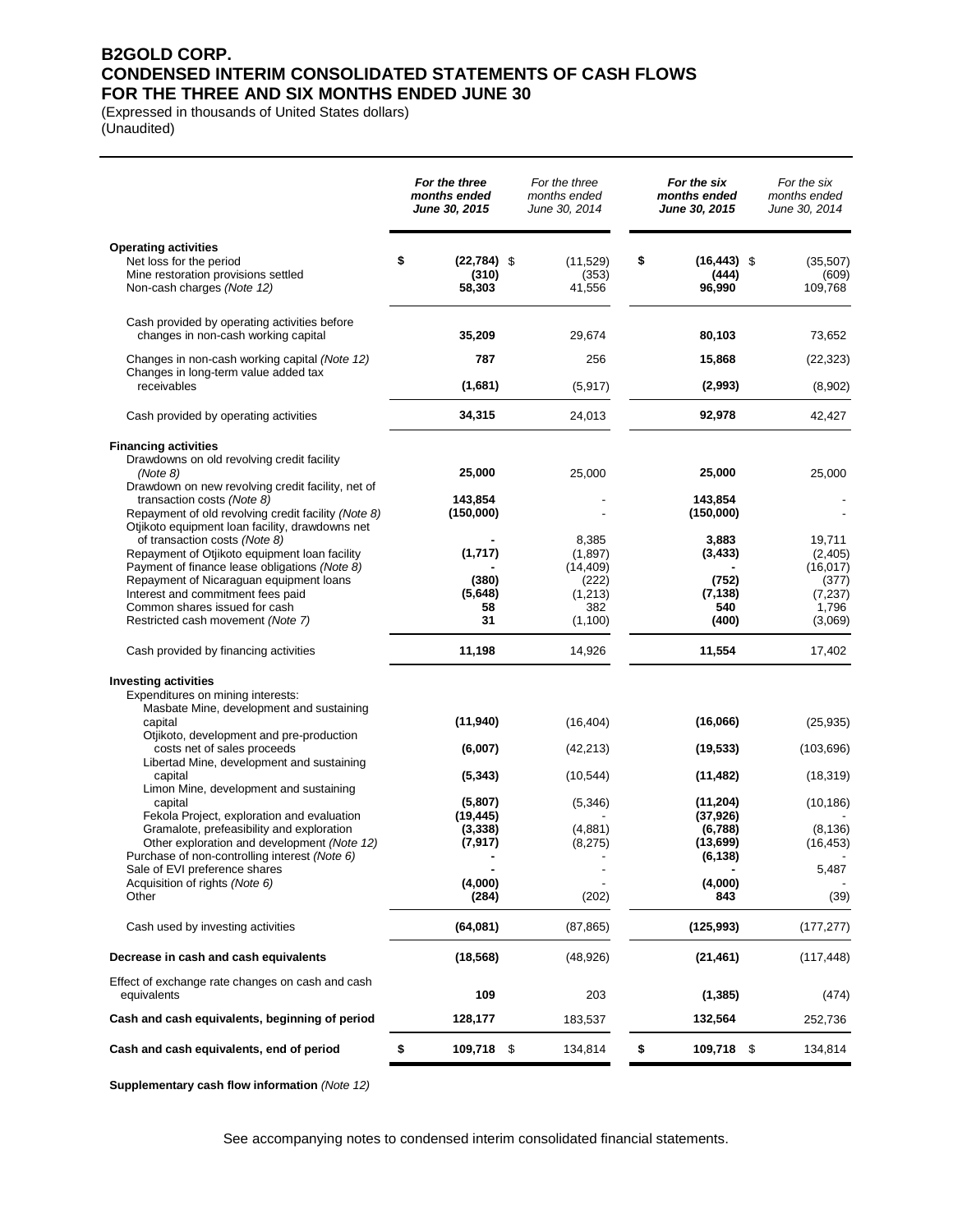### **B2GOLD CORP. CONDENSED INTERIM CONSOLIDATED BALANCE SHEETS**

(Expressed in thousands of United States dollars)

(Unaudited)

|                                                                                                                                                                                                                                                                      | As at<br><b>June 30,</b><br>2015                | As at<br>December 31,<br>2014                      |
|----------------------------------------------------------------------------------------------------------------------------------------------------------------------------------------------------------------------------------------------------------------------|-------------------------------------------------|----------------------------------------------------|
| <b>Assets</b><br><b>Current</b><br>Cash and cash equivalents<br>Accounts receivable and prepaids<br>Value-added and other tax receivables<br>Inventories (Note 4)                                                                                                    | \$<br>109,718<br>11,463<br>13,639<br>86,510     | \$<br>132,564<br>14,446<br>16,671<br>95,991        |
|                                                                                                                                                                                                                                                                      | 221,330                                         | 259,672                                            |
| Assets classified as held for sale                                                                                                                                                                                                                                   |                                                 | 2,787                                              |
| Long-term investments (Note 5)                                                                                                                                                                                                                                       | 17,943                                          | 18,408                                             |
| Value-added tax receivables                                                                                                                                                                                                                                          | 27,786                                          | 25,405                                             |
| <b>Mining interests</b> (Notes 6 and Note 16 - Schedules)<br>- Owned by subsidiaries<br>- Investments in joint ventures                                                                                                                                              | 1,703,662<br>74,722                             | 1,722,807<br>67,926                                |
| Deferred income taxes                                                                                                                                                                                                                                                | 3,352                                           |                                                    |
| <b>Other assets (Note 7)</b>                                                                                                                                                                                                                                         | 25,083                                          | 21,593                                             |
|                                                                                                                                                                                                                                                                      | \$<br>2,073,878                                 | \$<br>2,118,598                                    |
| <b>Liabilities</b><br><b>Current</b><br>Accounts payable and accrued liabilities<br>Current taxes payable<br>Current portion of long-term debt (Note 8)<br>Current portion of derivative instruments at fair value<br>Current portion of mine restoration provisions | \$<br>58,090<br>5,783<br>11,642<br>973<br>1,062 | \$<br>53,055<br>16,610<br>10,456<br>2,406<br>1,062 |
| Other (Note 6)                                                                                                                                                                                                                                                       | 7,009<br>84,559                                 | 1,130<br>84,719                                    |
| Liabilities associated with assets held for sale                                                                                                                                                                                                                     |                                                 | 4,009                                              |
| Derivative instruments at fair value (Note 10)                                                                                                                                                                                                                       | 10,662                                          | 694                                                |
| Long-term debt $(Note 8)$                                                                                                                                                                                                                                            | 396,356                                         | 368,832                                            |
| Mine restoration provisions                                                                                                                                                                                                                                          | 52,377                                          | 51,957                                             |
| Deferred income taxes                                                                                                                                                                                                                                                | 79,019                                          | 77,579                                             |
| <b>Employee benefits obligation</b>                                                                                                                                                                                                                                  | 5,672                                           | 5,468                                              |
| Other long-term liabilities (Note 6)                                                                                                                                                                                                                                 | 3,119                                           |                                                    |
|                                                                                                                                                                                                                                                                      | 631,764                                         | 593,258                                            |
| Equity<br>Shareholders' equity<br>Share capital (Note 9)                                                                                                                                                                                                             |                                                 |                                                    |
| Issued: 926,680,874 common shares (Dec 31, 2014 - 917,652,046)                                                                                                                                                                                                       | 2,036,128                                       | 2,018,468                                          |
| Contributed surplus                                                                                                                                                                                                                                                  | 63,764                                          | 59,789                                             |
| Accumulated other comprehensive loss                                                                                                                                                                                                                                 | (93, 766)                                       | (71, 553)                                          |
| Retained deficit                                                                                                                                                                                                                                                     | (571, 868)                                      | (536, 617)                                         |
|                                                                                                                                                                                                                                                                      | 1,434,258                                       | 1,470,087                                          |
| Non-controlling interests (Note 6)                                                                                                                                                                                                                                   | 7,856                                           | 55,253                                             |
|                                                                                                                                                                                                                                                                      | 1,442,114                                       | 1,525,340                                          |
|                                                                                                                                                                                                                                                                      | \$<br>2,073,878                                 | \$<br>2,118,598                                    |
|                                                                                                                                                                                                                                                                      |                                                 |                                                    |

**Approved by the Board** *"Clive T. Johnson"* Director *"Robert J. Gayton"* Director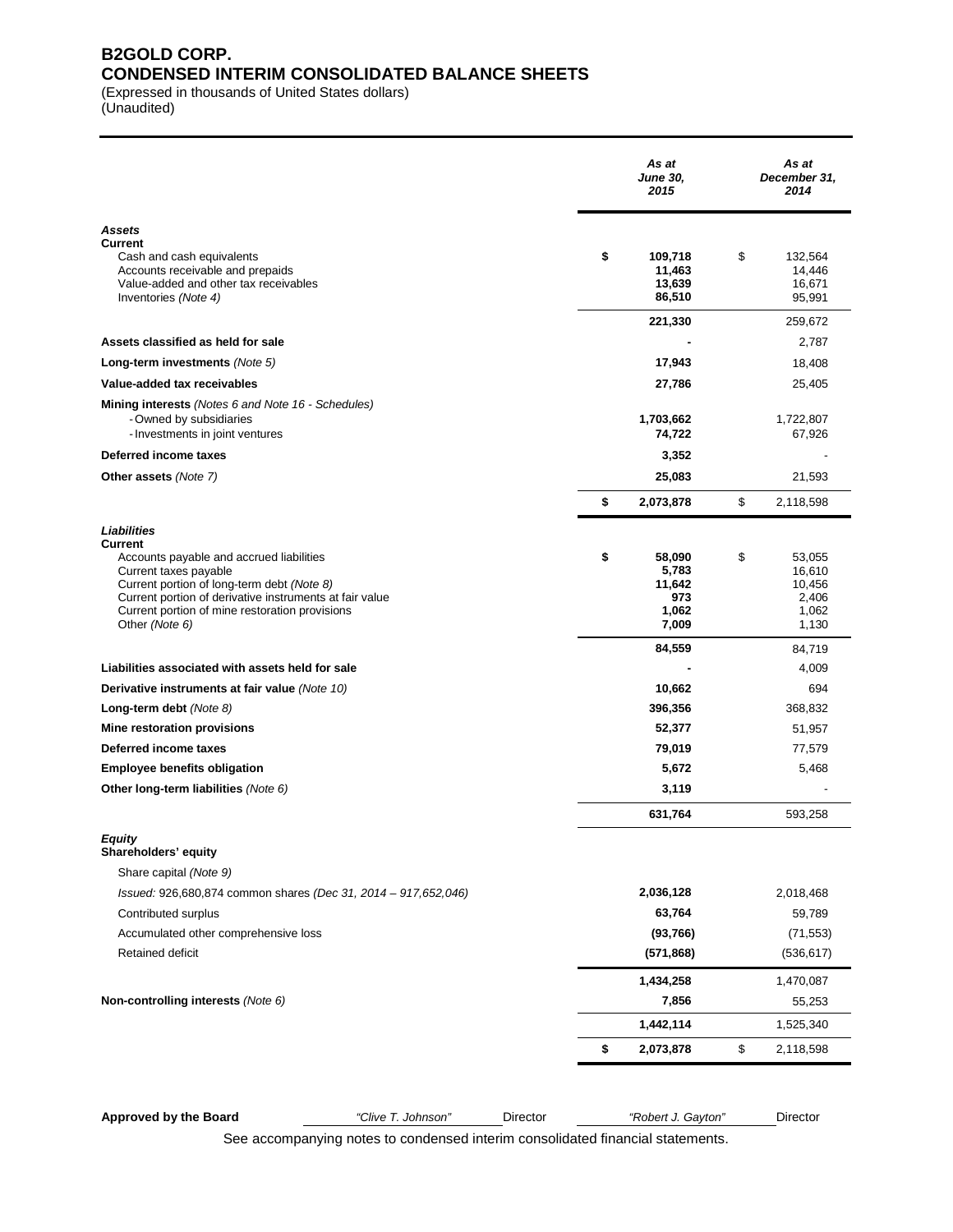### **B2GOLD CORP. CONDENSED INTERIM CONSOLIDATED STATEMENTS OF CHANGES IN EQUITY FOR THE SIX MONTHS ENDED JUNE 30**

(Expressed in thousands of United States dollars) (Unaudited)

|                                                                                                |                          | 2015 |                  |  |                        |      |                                                      |                     |   |                                  |                 |
|------------------------------------------------------------------------------------------------|--------------------------|------|------------------|--|------------------------|------|------------------------------------------------------|---------------------|---|----------------------------------|-----------------|
|                                                                                                | <b>Shares</b><br>(000's) |      | Share<br>capital |  | Contributed<br>surplus |      | <b>Accumulated</b><br>other<br>comprehensive<br>loss | Retained<br>deficit |   | Non-<br>controlling<br>interests | Total<br>equity |
| Balance at December 31, 2014                                                                   | 917,652                  | \$.  | 2,018,468 \$     |  | 59,789                 | - \$ | $(71,553)$ \$                                        | (536, 617)          | S | 55,253<br>S                      | 1,525,340       |
| January 1, 2015 to June 30, 2015:<br>Net loss for the period<br>Acquisition of non-controlling |                          |      |                  |  |                        |      |                                                      | (14, 923)           |   | (1,520)                          | (16, 443)       |
| interest (Note 6)                                                                              | 3,111                    |      | 6,000            |  |                        |      |                                                      | (12, 328)           |   | (45, 470)                        | (51, 798)       |
| Shares issued for acquisition of<br>rights (Note 6)                                            | 2,995                    |      | 4,700            |  |                        |      |                                                      | (8,000)             |   |                                  | (3,300)         |
| Cumulative translation adjustment                                                              |                          |      |                  |  |                        |      | (23, 560)                                            |                     |   | (407)                            | (23, 967)       |
| Unrealized gain on investments                                                                 |                          |      |                  |  |                        |      | 1,347                                                |                     |   |                                  | 1.347           |
| Exercise of stock options                                                                      | 546                      |      | 540              |  |                        |      |                                                      |                     |   |                                  | 540             |
| Shares issued on vesting of RSU                                                                | 2.377                    |      | 5,980            |  | (5,980)                |      |                                                      |                     |   |                                  |                 |
| Share based payments                                                                           |                          |      |                  |  | 10,395                 |      |                                                      |                     |   |                                  | 10,395          |
| Transfer to share capital on<br>exercise of stock options                                      |                          |      | 440              |  | (440)                  |      |                                                      |                     |   |                                  |                 |
| Balance at June 30, 2015                                                                       | 926,681                  |      | 2,036,128        |  | 63,764                 |      | (93,766)                                             | (571, 868)          |   | 7,856                            | 1,442,114       |

|                                                                                                                                                                                      |                           | 2014 |                         |     |                               |      |                                               |                      |    |                                  |   |                                      |
|--------------------------------------------------------------------------------------------------------------------------------------------------------------------------------------|---------------------------|------|-------------------------|-----|-------------------------------|------|-----------------------------------------------|----------------------|----|----------------------------------|---|--------------------------------------|
|                                                                                                                                                                                      | <b>Shares</b><br>('000's) |      | <b>Share</b><br>capital |     | <b>Contributed</b><br>surplus |      | Accumulated<br>other<br>comprehensive<br>loss | Retained<br>earnings |    | Non-<br>controlling<br>interests |   | Total<br>equity                      |
| Balance at December 31, 2013                                                                                                                                                         | 674,720                   | \$   | 1,519,217               | -\$ | 52,333                        | -\$  | $(40,539)$ \$                                 | 132,640              | \$ | 7,716                            | S | 1,671,367                            |
| January 1, 2014 to June 30, 2014:<br>Net loss for the period<br>Cumulative translation adjustment<br>Unrealized gain on investments<br>Shares issued on exercise of<br>stock options | 1,587                     |      | 1,796                   |     |                               |      | (773)<br>2,577                                | (35, 552)            |    | 45<br>(145)                      |   | (35, 507)<br>(918)<br>2,577<br>1,796 |
| Shares issued on vesting of RSU                                                                                                                                                      | 2,478                     |      | 7,805                   |     | (7,805)                       |      |                                               |                      |    |                                  |   |                                      |
| Shares issued from incentive plan<br>Share based payments<br>Transfer to share capital on                                                                                            |                           |      | 15                      |     | 12,654                        |      |                                               |                      |    |                                  |   | 15<br>12,654                         |
| exercise of stock options and<br>incentive plan                                                                                                                                      |                           |      | 3,299                   |     | (3,299)                       |      |                                               |                      |    |                                  |   |                                      |
| Balance at June 30, 2014                                                                                                                                                             | 678,785                   |      | 1,532,132 \$            |     | 53,883                        | - \$ | (38,735) \$                                   | 97,088               | \$ | 7,616                            | S | 1,651,984                            |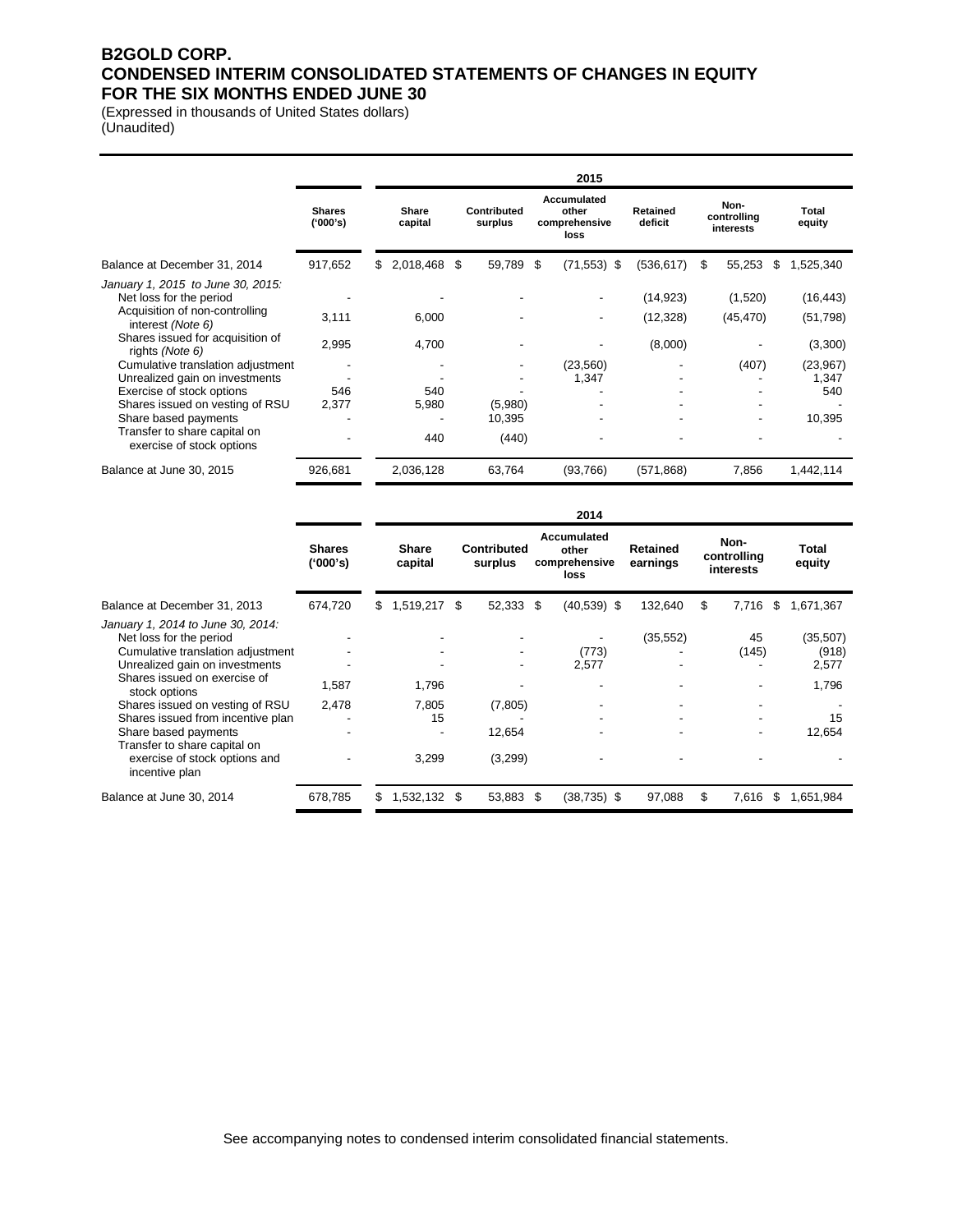(All tabular amounts are in thousands of United States dollars unless otherwise stated) (Unaudited)

#### *1 Nature of operations*

B2Gold Corp. ("B2Gold" or the "Company") is a Vancouver-based gold producer with four operating mines (two in Nicaragua, one in the Philippines and one in Namibia) and a portfolio of evaluation and exploration assets in Mali, Colombia, Burkina Faso and Nicaragua.

The Company operates the Libertad Mine and the Limon Mine in Nicaragua, the Masbate Mine in the Philippines and the Otjikoto Mine in Namibia, which achieved commercial production for accounting purposes on February 28, 2015. The Company has an effective 90% interest in the Fekola Project in Mali, an effective 81% interest in the Kiaka gold project in Burkina Faso, a 49% joint venture interest in the Gramalote property in Colombia, and an interest in the Quebradona property in Colombia. The Company also has a 51% interest in a joint operation in Nicaragua with Calibre Mining Corp. ("Calibre"), with an option to acquire an additional 19% interest.

B2Gold is a public company which is listed on the Toronto Stock Exchange under the symbol "BTO", the NYSE MKT LLC under the symbol "BTG" and the Namibian Stock Exchange under the symbol "B2G". B2Gold's head office is located at Suite 3100, Three Bentall Centre, 595 Burrard Street, Vancouver, British Columbia, V7X 1J1.

#### *2 Basis of preparation*

These condensed interim consolidated financial statements have been prepared in accordance with International Financial Reporting Standards ("IFRS") as issued by the International Accounting Standards Board ("IASB") applicable to the preparation of interim financial statements, including IAS 34, Interim Financial Reporting. These condensed interim consolidated financial statements should be read in conjunction with the audited consolidated financial statements for the year ended December 31, 2014, which have been prepared in accordance with IFRS as issued by the IASB.

These condensed interim consolidated financial statements follow the same accounting policies and methods of application as the most recent audited consolidated financial statements of the Company.

These condensed interim consolidated financial statements were authorized for issue by the Board of Directors on August 11, 2015.

#### *3 Significant accounting judgements and estimates*

#### *Impairment of long-lived assets*

Long-lived assets are tested for impairment if there is an indicator of impairment. Calculating the estimated fair values of cash generating units ("CGU") for long-lived asset impairment tests requires management to make estimates and assumptions with respect to future production levels, mill recoveries, operating and capital costs in its life-of-mine plans, future metal prices, foreign exchange rates, and discount rates. Changes in any of the assumptions or estimates used in determining the fair values could impact the impairment analysis. Such changes could be material.

During the six months ended June 30, 2015, the market spot prices for gold declined; however, long term price did not differ significantly from the levels used in the most recent annual impairment tests. Management has concluded there are no impairment indicators at June 30, 2015. However, if the gold price continues to decline for an extended period of time, the Company may need to reassess its long-term gold price assumption. A significant decrease in the long-term gold price assumption would be an indicator of potential impairment for certain of the Company's longlived assets.

#### *Uncertain tax positions*

The Company is periodically subject to income tax audits at its operating mine locations. During the six months ended June 30, 2015, the Company settled some of the assessments resulting in a reduction in the provision and an associated income tax recovery of \$2 million. At June 30, 2015, the Company has a provision totalling \$4 million outstanding (December 31, 2014 - \$6 million) representing its best estimate of the outcome of current assessments. The Company is appealing the assessments received and the final outcome of such appeals are not determinable at this time. The provisions made to date may be subject to change and such change may be material.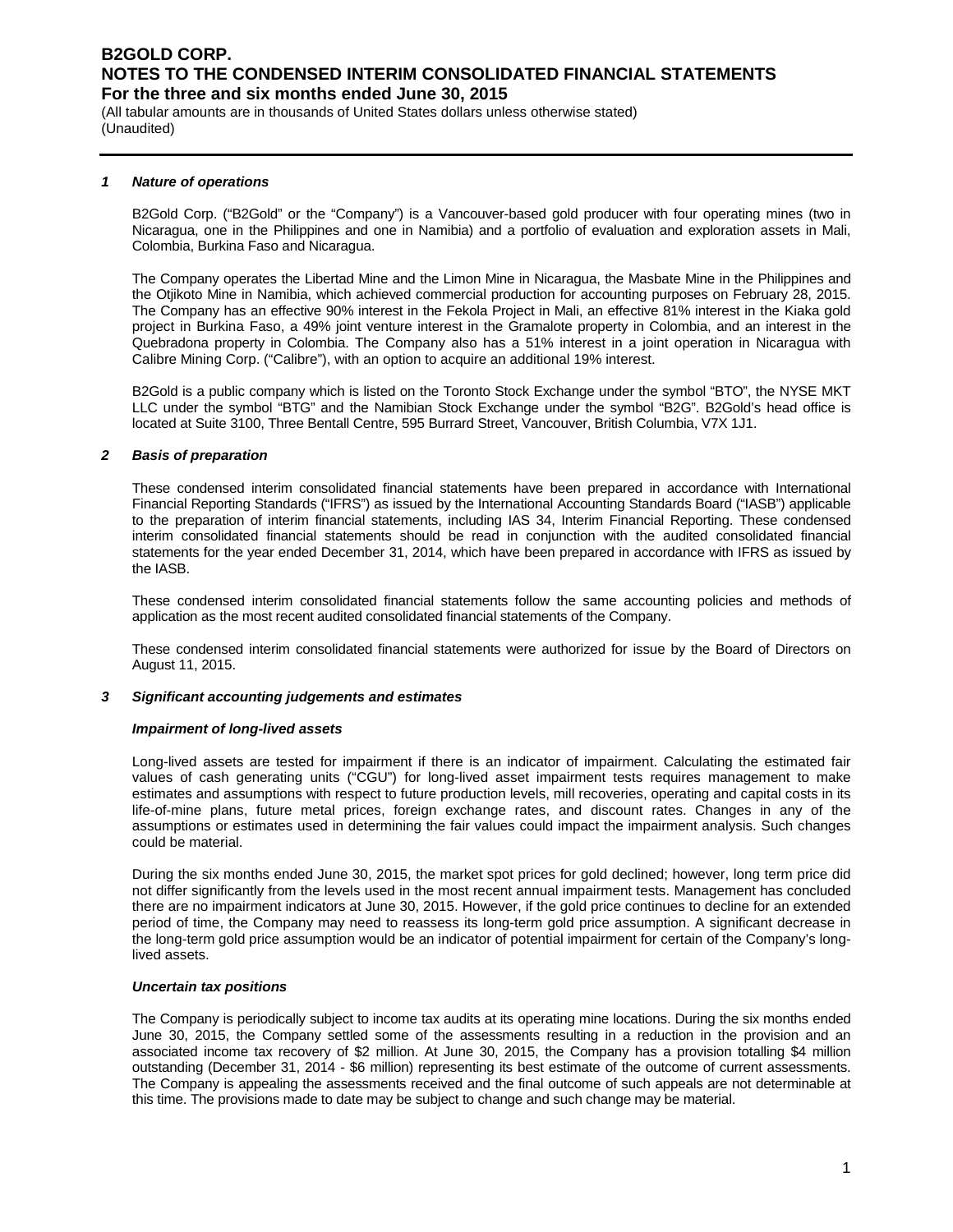(All tabular amounts are in thousands of United States dollars unless otherwise stated) (Unaudited)

#### *4 Inventories*

|                          | <b>June 30,</b><br>2015<br>\$ | December 31,<br>2014<br>\$ |
|--------------------------|-------------------------------|----------------------------|
| Gold and silver bullion  | 21,322                        | 26,922                     |
| In-process inventory     | 6,868                         | 9,379                      |
| Ore stock-pile inventory | 6,759                         | 14,134                     |
| Materials and supplies   | 51,561                        | 45,556                     |
|                          | 86,510                        | 95,991                     |

#### *5 Long-term investments*

|                                  |            |                                | June 30, 2015     |                     | December 31, 2014 |                                       |                   |                     |  |
|----------------------------------|------------|--------------------------------|-------------------|---------------------|-------------------|---------------------------------------|-------------------|---------------------|--|
|                                  | Cost<br>\$ | Total<br>Impair-<br>ment<br>\$ | <b>AOCI</b><br>\$ | Fair<br>Value<br>\$ | Cost<br>\$        | <b>Total</b><br>Impair-<br>ment<br>\$ | <b>AOCI</b><br>\$ | Fair<br>Value<br>\$ |  |
| Available-for-sale investments:  |            |                                |                   |                     |                   |                                       |                   |                     |  |
| St. Augustine Gold & Copper Ltd. | 20.193     | (13, 646)                      |                   | 6,547               | 20,193            | (13,144)                              | ۰                 | 7,049               |  |
| RTG Mining Inc.                  | 13.400     | (7,730)                        | 1,925             | 7,595               | 13,400            | (6, 391)                              |                   | 7,009               |  |
| Calibre Mining Corp.             | 5.716      | (4, 345)                       | 1,992             | 3,363               | 5,716             | (4, 345)                              | 2,508             | 3,879               |  |
| Kronk Resources Inc.             | 496        |                                | (64)              | 432                 | 496               |                                       | (31)              | 465                 |  |
| Goldstone Resources Ltd.         | 20         | (14)                           |                   | 6                   | 20                | $\overline{\phantom{a}}$              | (14)              | 6                   |  |
| Balance, end of period           | 39,825     | (25, 735)                      | 3,853             | 17,943              | 39,825            | (23, 880)                             | 2,463             | 18,408              |  |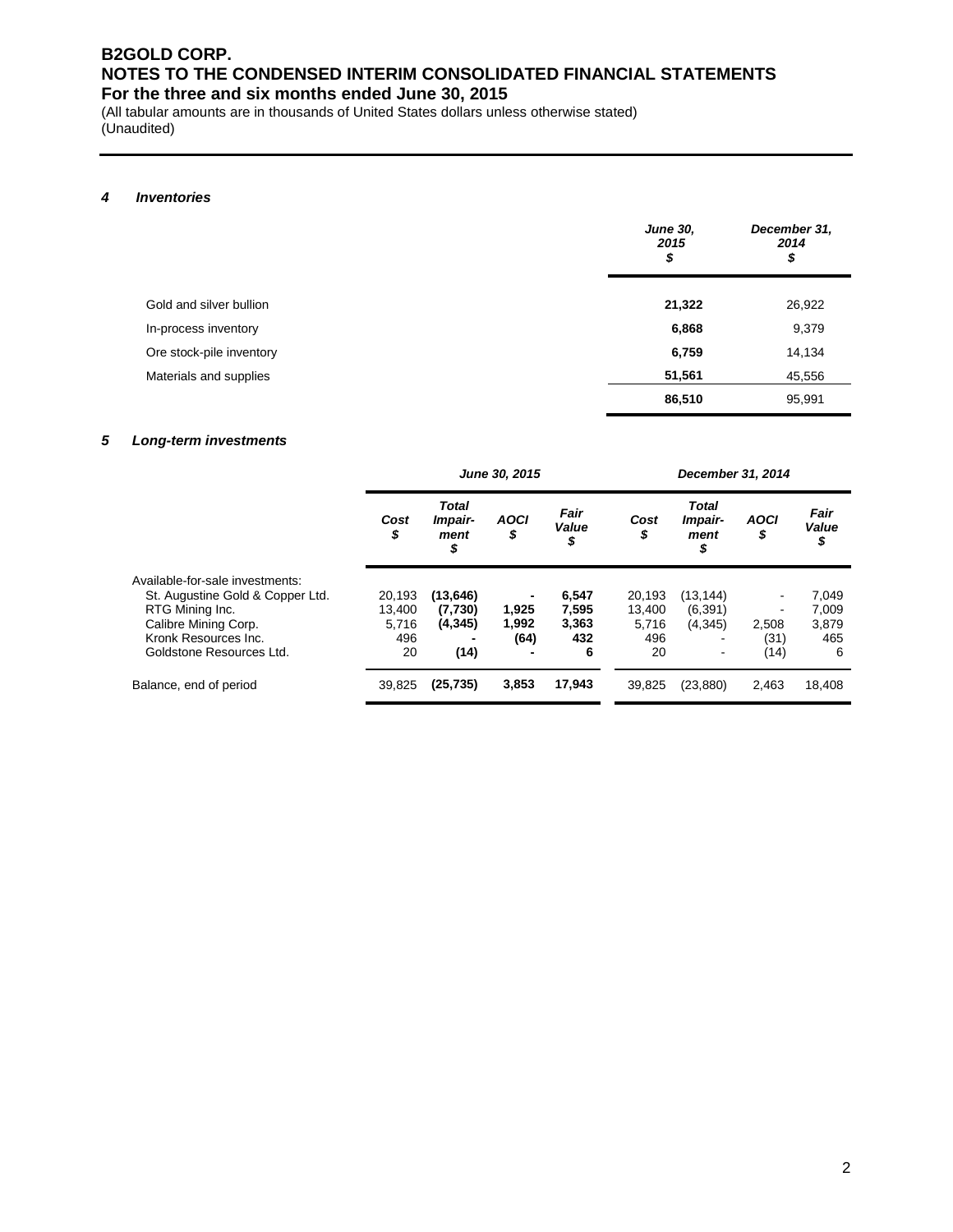(All tabular amounts are in thousands of United States dollars unless otherwise stated) (Unaudited)

#### *6 Mining interests*

|                                                                                                                  | <b>June 30,</b><br>2015<br>\$                         | December 31,<br>2014<br>\$                            |
|------------------------------------------------------------------------------------------------------------------|-------------------------------------------------------|-------------------------------------------------------|
| Property, plant and equipment (depletable)                                                                       |                                                       |                                                       |
| Masbate Mine, Philippines<br>Cost, net of impairment<br>Accumulated depreciation and depletion                   | 440,254<br>(106, 302)                                 | 420,644<br>(91, 706)                                  |
|                                                                                                                  | 333,952                                               | 328,938                                               |
| Otjikoto Mine, Namibia<br>Cost<br>Accumulated depreciation and depletion                                         | 414,309<br>(15, 705)                                  | 430,668                                               |
|                                                                                                                  | 398,604                                               | 430,668                                               |
| Libertad Mine, Nicaragua<br>Cost<br>Accumulated depreciation and depletion                                       | 309,896<br>(148, 495)                                 | 296,102<br>(127, 704)                                 |
|                                                                                                                  | 161,401                                               | 168,398                                               |
| Limon Mine, Nicaragua<br>Cost<br>Accumulated depreciation and depletion                                          | 157,303<br>(76, 702)                                  | 142,772<br>(62, 865)                                  |
|                                                                                                                  | 80,601                                                | 79,907                                                |
| Masbate undeveloped mineral interests, net of impairment (non-depletable)                                        | 85,078                                                | 85,078                                                |
| Mine under construction (non-depletable)                                                                         |                                                       |                                                       |
| Fekola, Mali                                                                                                     | 523,664                                               | 514,965                                               |
| Exploration and evaluation properties (non-depletable)                                                           |                                                       |                                                       |
| Kiaka, Burkina Faso<br>Mocoa, Colombia<br>Calibre, Nicaragua<br>Pavon, Nicaragua<br>San Jose, Nicaragua<br>Other | 61,393<br>28,692<br>10,594<br>6,956<br>1,917<br>9,883 | 59,062<br>28,652<br>10,022<br>6,238<br>1,915<br>8,151 |
|                                                                                                                  | 119,435                                               | 114,040                                               |
| Corporate & other                                                                                                | 927                                                   | 813                                                   |
| Office, furniture and equipment, net                                                                             | 1,703,662                                             | 1,722,807                                             |
| Investments in joint ventures (accounted for using the equity method)                                            |                                                       |                                                       |
| Gramalote, Colombia, net of impairment<br>Quebradona, Colombia                                                   | 73,521<br>1,201                                       | 66,725<br>1,201                                       |
|                                                                                                                  | 74,722                                                | 67,926                                                |
|                                                                                                                  | 1,778,384                                             | 1,790,733                                             |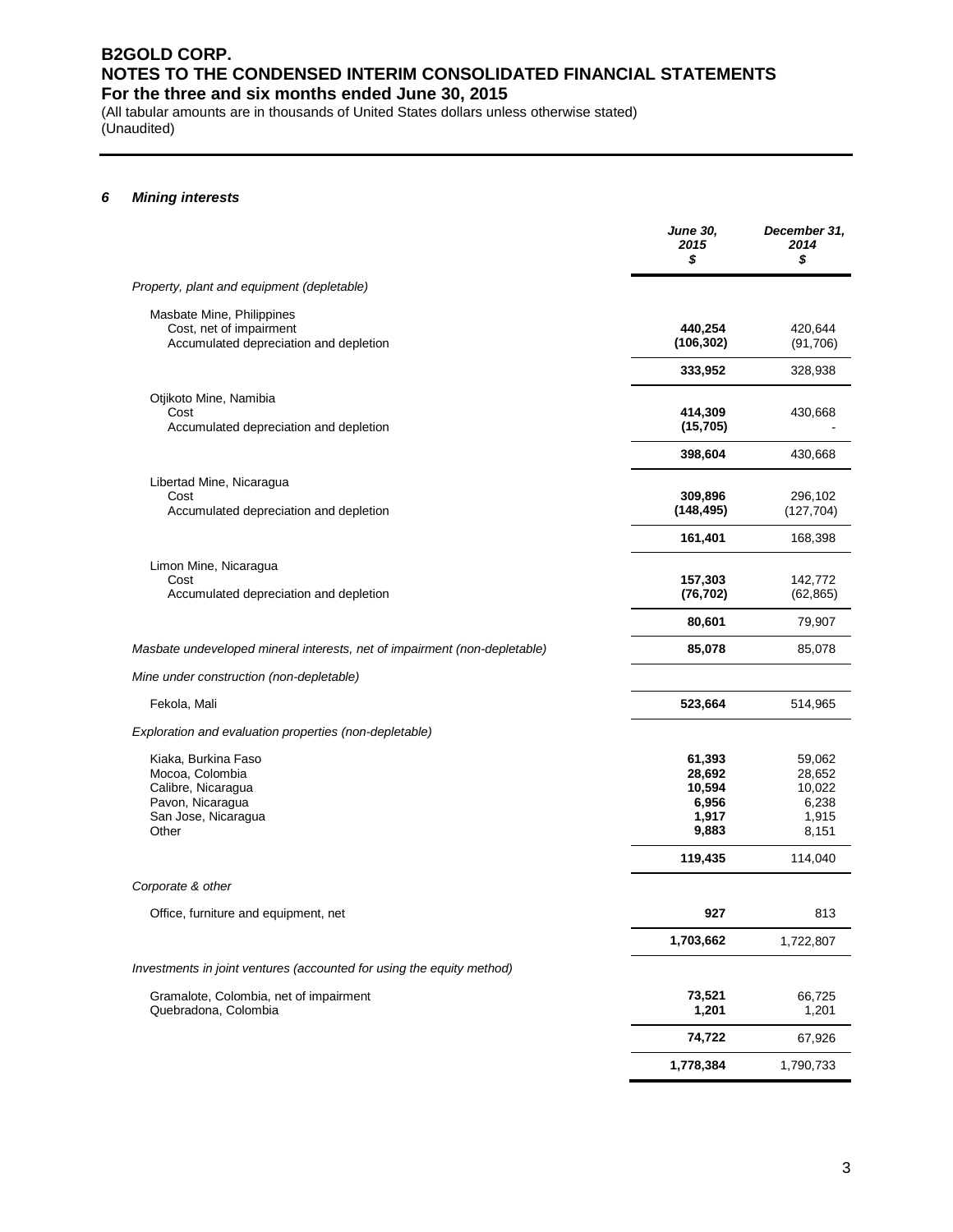(All tabular amounts are in thousands of United States dollars unless otherwise stated) (Unaudited)

#### *Otjikoto*

On February 28, 2015, management determined that the Otjikoto Mine achieved commercial production. Effective March 1, 2015, revenues and production costs for Otjikoto gold production are being recorded in the statement of operations. Sales proceeds from the pre-commercial production period of \$23.1 million were offset against the amounts capitalized for the Otjikoto Mine property, plant and equipment during the six months ended June 30, 2015.

Prior to commercial production being reached, the Company capitalized interest costs on its borrowings attributable to funds spent on Otjikoto in the amount of \$3.2 million (2014 - \$2.5 million). This interest was calculated on an effective interest rate based on the Company's aggregate borrowings which includes the convertible senior subordinated notes and the revolving corporate credit facility (Note 8).

#### *Fekola*

#### *Reclassification from exploration and evaluation expenditures to mineral properties and mine development costs*

On June 30, 2015, the Company determined that the technical feasibility and commercial viability of the Fekola Project had been determined. As a result, the Fekola Project has been reclassified from exploration and evaluation expenditures to mineral properties and mine development costs as of that date.

#### *Purchase of Fekola non-controlling interest*

In January 2015, the Company purchased the remaining 10% interest in Songhoi Resources SARL, the entity that holds the Fekola Project in Mali, owned by a Malian company. The purchase price consisted of \$21.2 million in cash and common shares and the grant of a 1.65% net smelter royalty ("NSR") on the Fekola Project after deducting costs for smelting, refining and government fees. The cash and common shares are payable in three tranches: (1) \$5.7 million cash and \$6 million common shares were paid/issued on closing (paid), (2) \$2 million cash and \$4 million payable in cash or common shares at the holder's option on the first anniversary of the agreement date (January 18, 2015) and (3) \$1.5 million cash and \$2 million payable in cash or common shares at the holder's option upon achievement of commercial production at the Fekola Project.

The cash and common share instalments to be paid in the future have been classified as a financial liability and have been valued at their present value using a discount rate of 5%. These have been accrued in other liabilities.

The fair value of the NSR was determined using a discounted cash flow model incorporating estimates and assumptions that included such factors as future production levels, metallurgical recoveries, a future long-term gold price of \$1,300 and a discount rate of 6%. The fair value of the NSR was estimated at \$38.1 million and has been treated as a reduction of the Fekola mineral property.

The non-controlling interest relating to Songhoi Resources SARL has been reduced by \$45.5 million to reflect the ownership change. The difference between the value of the consideration described above and the book value of the non-controlling interest has been recognized as a charge to retained deficit.

#### *Acquisition of rights*

In 2005 Papillon Resources Limited ("Papillon"), which was subsequently acquired by the Company, entered into an exclusive joint agreement with a local Malian company whereby Papillon agreed to pay the local Malian company 1% of any dividend received from any joint exploitation company formed in Mali.

On March 19, 2015, the Company and the local Malian company signed an agreement whereby the rights described above were terminated. As consideration for these rights, B2Gold issued shares for a total value of \$4 million and made a cash payment of \$4 million. The 1% dividend is equivalent to a non-controlling interest as it would give the local Malian company a participation in the net assets of any joint exploitation company. As a result, the \$8 million consideration paid was recorded as a charge to retained deficit.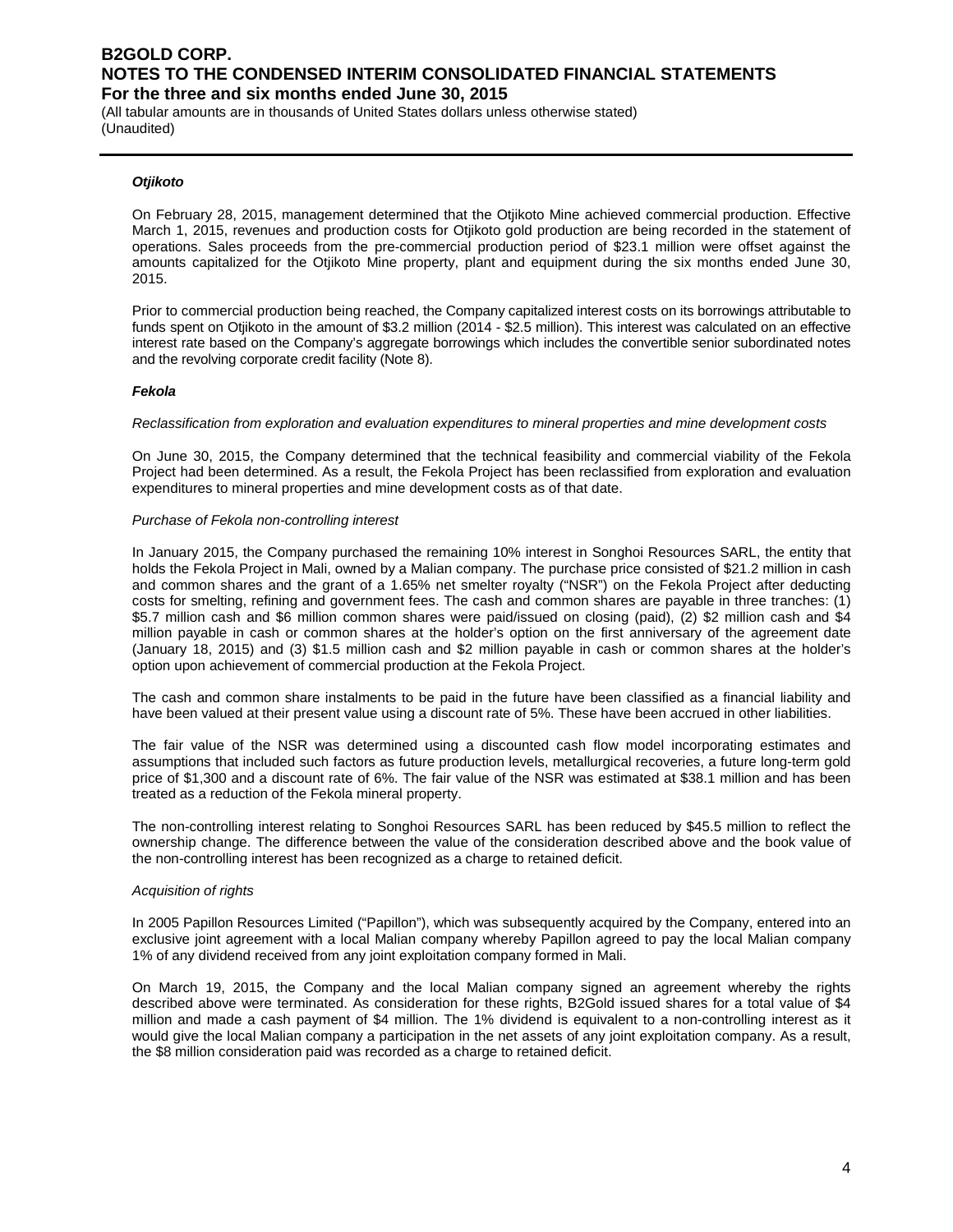(All tabular amounts are in thousands of United States dollars unless otherwise stated) (Unaudited)

#### *7 Other assets*

|                                                                                                                                                                                                           | <b>June 30,</b><br>2015<br>\$                     | December 31,<br>2014<br>\$                        |
|-----------------------------------------------------------------------------------------------------------------------------------------------------------------------------------------------------------|---------------------------------------------------|---------------------------------------------------|
| Loan receivable from non-controlling interest, including accrued interest<br>Debt service reserve account<br>Reclamation deposits<br>Low-grade stockpile<br>Fair value of derivative instruments<br>Other | 12,589<br>4,092<br>2,241<br>3,646<br>305<br>2,210 | 12,486<br>3,628<br>2,276<br>1,595<br>250<br>1,358 |
|                                                                                                                                                                                                           | 25,083                                            | 21.593                                            |

#### *8 Long-term debt*

|                                                                                                                                                         | <b>June 30,</b><br>2015<br>\$ | December 31,<br>2014<br>\$ |
|---------------------------------------------------------------------------------------------------------------------------------------------------------|-------------------------------|----------------------------|
| Convertible senior subordinated notes:<br>- Principal amount<br>- Fair value adjustment                                                                 | 258,750<br>(24, 420)          | 258,750<br>(29, 258)       |
|                                                                                                                                                         | 234,330                       | 229,492                    |
| New revolving corporate credit facility:<br>- Principal amount<br>- Less: unamortized transaction costs                                                 | 150,000<br>(5,950)            |                            |
|                                                                                                                                                         | 144,050                       |                            |
| Old revolving corporate credit facility:<br>- Principal amount<br>- Less: unamortized transaction costs                                                 |                               | 125,000<br>(3, 382)        |
|                                                                                                                                                         |                               | 121,618                    |
| Equipment loans/finance lease obligations:<br>- Otjikoto equipment loan facility (net of unamortized transaction costs)<br>- Nicaraguan equipment loans | 24,352<br>5,266               | 23,719<br>4,459            |
|                                                                                                                                                         | 29,618                        | 28,178                     |
|                                                                                                                                                         | 407,998                       | 379,288                    |
| Less: current portion                                                                                                                                   | (11, 642)                     | (10, 456)                  |
|                                                                                                                                                         | 396,356                       | 368,832                    |

#### *Convertible senior subordinated notes*

As at June 30, 2015 the fair value of the convertible senior subordinated notes ("convertible notes") was \$234.3 million. The loss on fair value of convertible notes recorded in the statement of operations for the three and six months ended June 30, 2015 was \$8.4 million and \$6.7 million respectively (2014 – loss of \$4.4 million and \$42.7 million respectively). The change in fair value of the notes recognized in the statement of operations for the six months ended June 30, 2015 is stated after reducing it by \$2.4 million (2014 - \$4.9 million) of interest expense which was attributable to eligible expenditures on the Otjikoto property and capitalized to the carrying amount of the property. There was no interest capitalized for the three month period ended June 30, 2015 (2014 - \$2.8 million).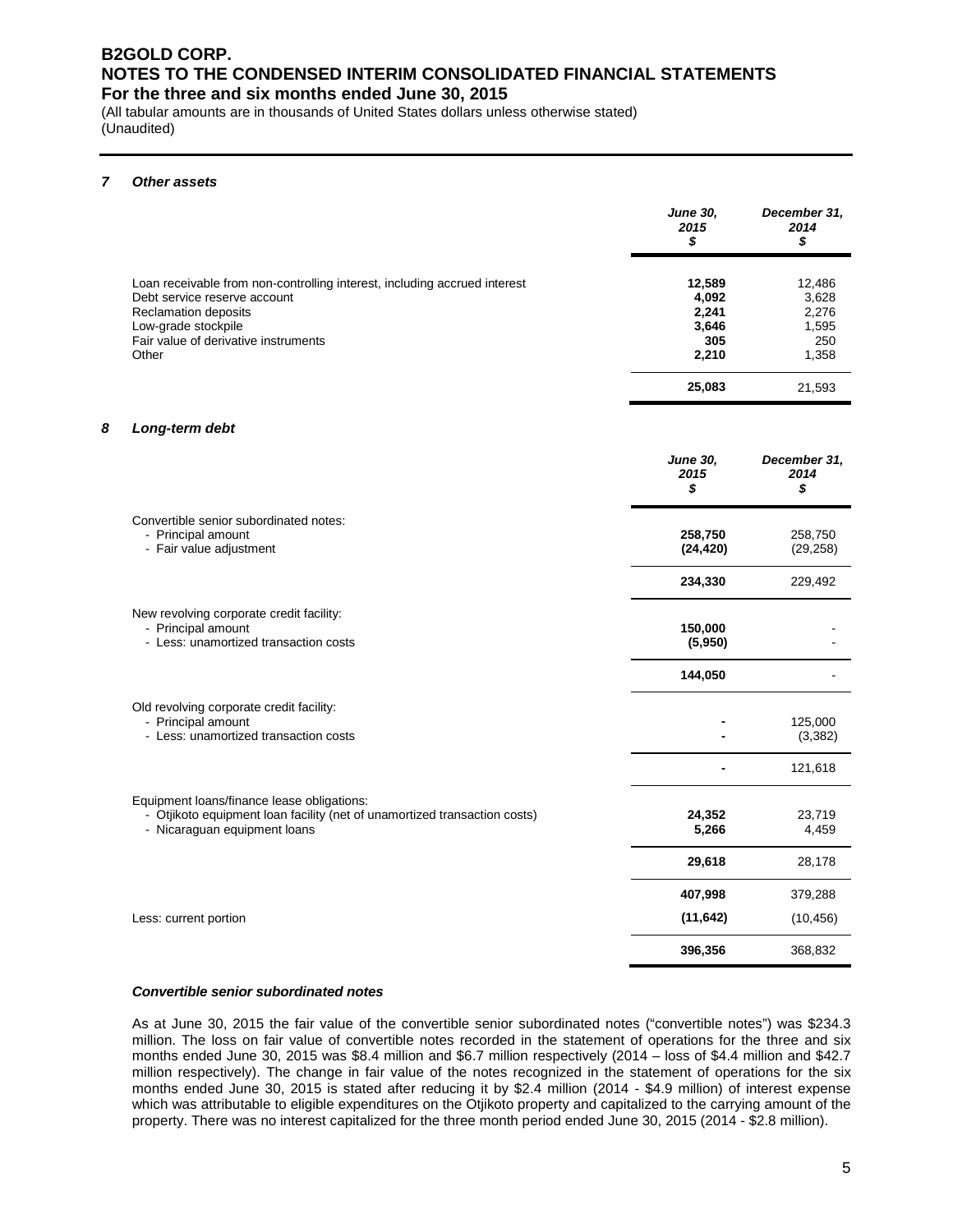(All tabular amounts are in thousands of United States dollars unless otherwise stated) (Unaudited)

#### *New revolving credit facility*

On May 20, 2015, the Company signed a credit agreement with a syndicate of international banks for a new revolving credit facility (the "New RCF") for an aggregate amount of \$350 million. The New RCF also allows for an accordion feature whereby, upon receipt of additional binding commitments, the facility may be increased to \$450 million any time prior to the maturity date.

The term for the New RCF is four years, maturing on May 20, 2019, except that it shall become due on July 1, 2018 in the event that the Company's convertible notes, initially due on October 1, 2018, remain outstanding or the maturity date of the convertible notes has not been extended to at least 90 days after May 20, 2019. The New RCF will bear interest on a sliding scale of between Libor plus 2.25% to 3.25% based on the Company's consolidated net leverage ratio. Commitment fees for the undrawn portion of the facility will also be on a similar sliding scale basis of between 0.5% and 0.925%.

The Company has provided security on the New RCF in the form of a general security interest over the Company's assets and pledges creating a charge over the shares of certain of the Company's direct and indirect subsidiaries. In connection with the New RCF, the Company must also maintain certain net tangible worth and ratios for leverage and interest coverage. As at June 30, 2015, the Company was in compliance with these debt covenants.

On June 11, 2015, the Company drew down \$150 million under the New RCF leaving an undrawn balance of \$200 million at June 30, 2015. This was used to repay the cumulative amount drawn under the old revolving credit facility.

Transaction costs relating to the New RCF totalled \$6.1 million and are being recognized over the term of the facility using the effective interest rate method. The principal amount owing under the New RCF has been presented on the balance sheet net of the unamortized balance of transaction costs.

#### *Old revolving credit facility*

On May 26, 2015, the Company drew down a further \$25 million under the old revolving credit facility (the "Old RCF") for a total of \$150 million. On June 11, 2015 the Company repaid the \$150 million outstanding under the Old RCF with proceeds from the New RCF. At this time, the remaining unamortized transaction costs totalling \$3.0 million were expensed to interest and financing expense in the statement of operations.

For six months ended June 30, 2015, the interest and financing expense relating to the Old RCF recognized in the statement of operations was reduced by \$0.8 million (2014 - \$0.8 million), which was attributable to eligible expenditures on the Otjikoto property to the date the project was ready for the intended use and capitalized to the carrying amount of the property. There was no interest capitalized for the three month period to June 30, 2015 (2014 - \$0.4 million).

#### *Otjikoto equipment loan facility*

During the six months ended June 30, 2015, the Company drew \$3.9 million under the facility (2014 - \$19.7 million). At June 30, 2015, the Company had \$6.5 million available to draw, based on current exchange rates.

#### *Nicaragua equipment loans*

During the six months ended June 30, 2015, subsidiaries of the Company purchased mobile heavy equipment valued at \$1.8 million (2014 - \$3.0 million) for its Libertad and Limon operations. The Company paid 15% of the value of the equipment in cash and entered into two credit contracts with Caterpillar Crédito S.A de C.V for the remaining 85%. The contracts have between a thirty-six to sixty month term, with quarterly payments of principal and interest at a fixed rate of LIBOR plus 4.0%. The Company has provided security on the loan in the form of the related equipment.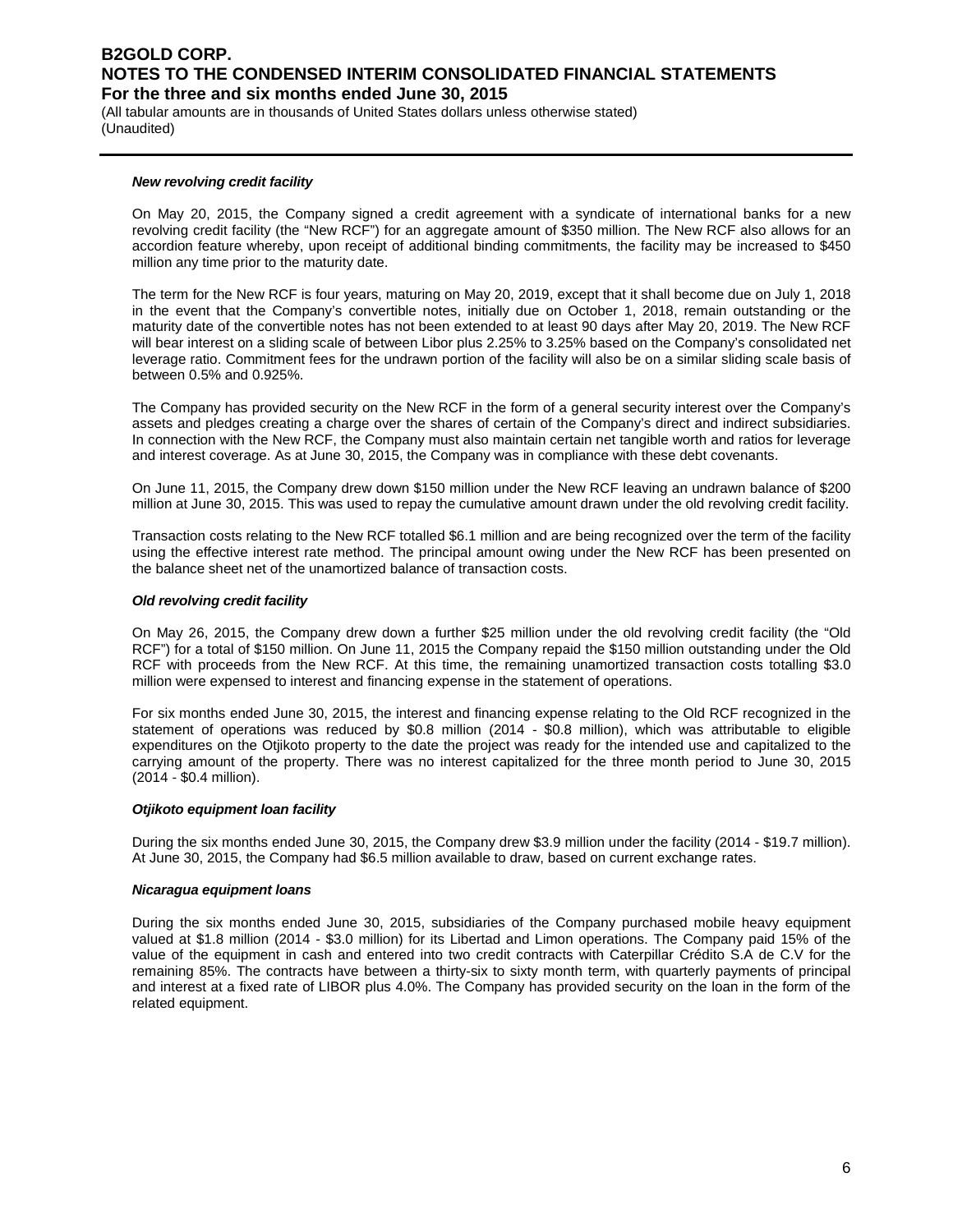(All tabular amounts are in thousands of United States dollars unless otherwise stated) (Unaudited)

#### *9 Share capital*

The Company's authorized share capital consists of an unlimited number of common shares and an unlimited number of preferred shares. As at June 30, 2015, the Company had 926,680,874 common shares outstanding, including 2,705,000 common shares being held in trust under the Company's Incentive Plan. No preferred shares were outstanding.

During the three months ended June 30, 2015, the Company granted 0.6 million stock options to employees and directors. These options have a weighted average exercise price of C\$1.98, have a term of five years and vest over a period of up to three years. The fair value was calculated using the Black-Scholes option pricing model based on a risk-free annual interest rate of 0.66%, an expected life of 3.1 years, an expected volatility of 57%, and a dividend yield rate of nil. During the six months ended June 30, 2015, the Company granted 22.3 million stock options to employees and directors. These options have a weighted average exercise price of C\$2.01, have a term of five years and vest over a period of up to three years. The fair value was calculated using the Black-Scholes option pricing model based on a risk-free annual interest rate of 0.49%, an expected life of 3.0 years, an expected volatility of 58%, and a dividend yield rate of nil. The total number of stock options outstanding at June 30, 2015 was 61.7 million.

For the three and six months ended June 30, 2015, share-based payments expense, relating to the vesting of stock options, was \$1.4 million and \$5.4 million, respectively (2014 - \$2.1 million and \$4.2 million), net of \$0.5 million and \$1.2 million, respectively (2014 - \$0.8 million and \$1.7 million) capitalized to mining interests.

During the three and six months ended June 30, 2015, the Company granted 0.1 million and 1.5 million RSUs, respectively to employees and directors. The total number of RSUs outstanding at June 30, 2015 was 1.7 million.

For the three and six months ended June 30, 2015, share-based payments expense, relating to the vesting of RSUs, was \$0.9 million and \$3.1 million, respectively (2014 - \$3.1 million and \$4.4 million), net of \$0.0 million and \$0.0 million, respectively (2014 - \$0.0 million and \$0.2 million) capitalized to mining interests.

#### *10 Gold commitments and gold forwards*

Under the terms of the Old RCF (Note 8), the Company was required to maintain gold forward contracts, within certain parameters, over the term of the facility in order to manage the risk of volatility in the Company's future operating income and reduce risk in respect of debt service obligations. These contracts were excluded from the scope of IAS 39 and were accounted for as executory contracts because they were entered into and continued to be held for the purpose of delivery in accordance with the Company's expected production schedule. No fair value gains and losses on these commodity contracts were recorded in the financial statements.

As at June 30, 2015, the following gold forward contracts with respect to the Otjikoto Project were outstanding and continue to be accounted for as executory contracts (by maturity dates):

|                                     | 2015   | 2016   | 2017   | 2018   | <b>Total</b> |
|-------------------------------------|--------|--------|--------|--------|--------------|
| Gold forward contracts:<br>- Ounces | 4,500  | 9,000  | 9,000  | 7,500  | 30,000       |
| - Average price per ounce (rand)    | 16,020 | 16,020 | 16,020 | 16,020 | 16,020       |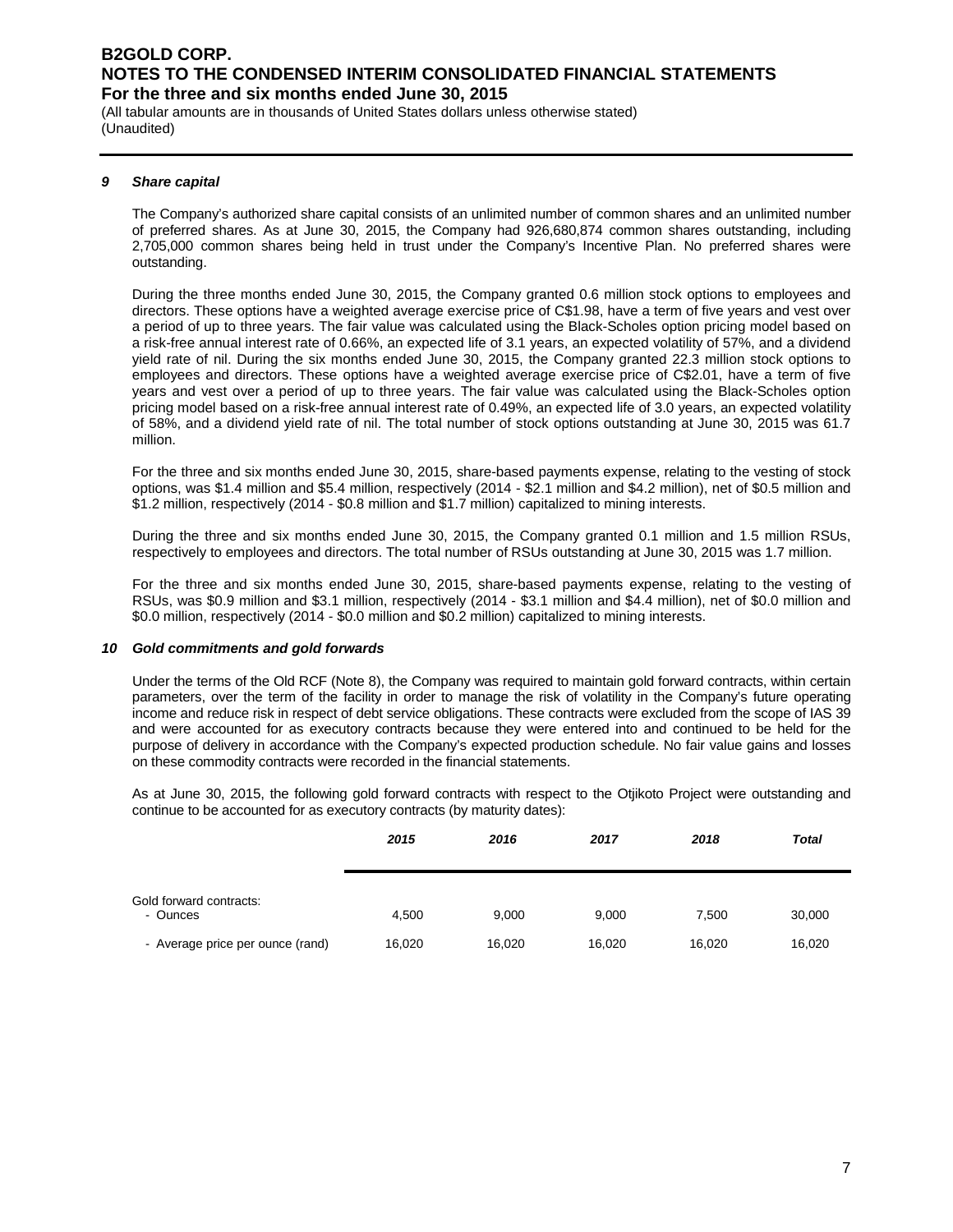(All tabular amounts are in thousands of United States dollars unless otherwise stated) (Unaudited)

On June 11, 2015, in connection with the termination the Old RCF, the Company novated certain executory contracts required under the Old RCF to the counterparties of the New RCF. The novated contracts were repriced to include a \$2.5 million finance charge which has been included in interest and financing expense on the statement of operations.

As a result of the repricing, these contracts are no longer excluded from the scope of IAS 39. These derivative instruments were not designated as hedges by the Company and are recorded at their fair value at the end of each reporting period with changes in fair value recorded in the statement of operations. The Company recognised the full \$14.0 million fair value of the new contracts as a liability on the date of novation. Of this, \$11.5 million relating to the fair value of the old contracts at the time of novation was treated as an unrealized loss on derivative instruments and \$2.5 million, relating to the cost of the novation, was treated as a financing charge. At June 30, 2015, an unrealized gain on derivative instruments of \$3.7 million was recorded in the statement of operations relating to these contracts.

The Company also settled contracts for the sale of 29,900 ounces at an average exercise price of 15,895 rand per ounce with settlements scheduled between June 30, 2015 and December 31, 2018 for \$1.6 million. This has been recorded as part of realized losses on derivative instruments in the statement of operations.

As at June 30, 2015, the following gold forward contracts with respect to the Otjikoto Mine were outstanding (by maturity dates):

|                                     | 2015   | 2016   | 2017   | 2018   | <b>Total</b> |
|-------------------------------------|--------|--------|--------|--------|--------------|
| Gold forward contracts:<br>- Ounces | 12,498 | 33,186 | 35,916 | 35.916 | 117,516      |
| - Average price per ounce (rand)    | 14,819 | 15,002 | 15,044 | 15.044 | 15,008       |

The unrealized fair value of these contracts at June 30, 2015 was \$(10.4) million.

#### *11 Financial instruments*

As at June 30, 2015, the Company's financial assets and liabilities that are measured and recognized at fair value on a recurring basis are categorized as follows:

|                                                                                                                                                | As at June 30, 2015 |                                            | As at December 31, 2014 |                               |  |
|------------------------------------------------------------------------------------------------------------------------------------------------|---------------------|--------------------------------------------|-------------------------|-------------------------------|--|
|                                                                                                                                                | Level 1<br>Φ        | Level <sub>2</sub>                         | Level 1                 | Level <sub>2</sub>            |  |
| Long-term investments<br>Convertible senior subordinated notes<br>Fuel derivative contracts<br>Gold collar contracts<br>Gold forward contracts | 17,943              | (234, 330)<br>(1, 101)<br>390<br>(10, 372) | 18,408                  | (229, 492)<br>(3, 100)<br>348 |  |

The fair value of the Company's long-term investments was determined using market quotes from an active market for each investment.

The fair value of the convertible senior subordinated notes was determined using a broker's price quote from an active market.

The fair value of the fuel derivative contracts and gold derivative contracts was determined using prevailing market rates for instruments with similar characteristics.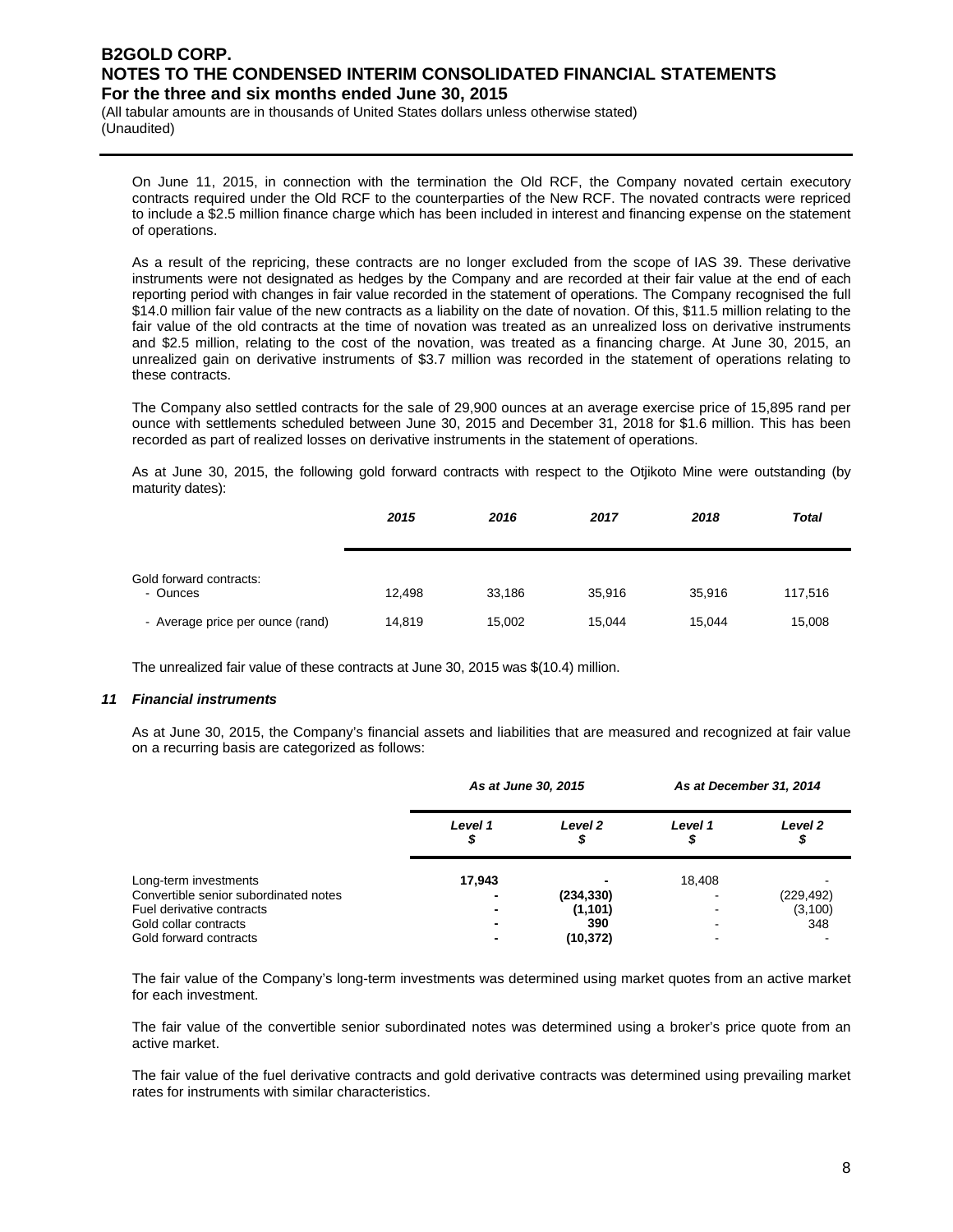(All tabular amounts are in thousands of United States dollars unless otherwise stated) (Unaudited)

#### *12 Supplementary cash flow information*

Supplementary disclosure of cash flow information is provided in the table below:

#### *Non-cash charges (credits):*

|                                                  | For the three<br>months ended<br>June 30, 2015 | For the three<br>months ended<br>June 30, 2014 | For the six<br>months ended<br>June 30, 2015 | For the six<br>months ended<br>June 30, 2014 |
|--------------------------------------------------|------------------------------------------------|------------------------------------------------|----------------------------------------------|----------------------------------------------|
| Depreciation and depletion                       | 35,008                                         | 28,380                                         | 67,803                                       | 53,690                                       |
| Share-based payments                             | 3,647                                          | 7.337                                          | 9,135                                        | 10,728                                       |
| Loss on fair value of convertible notes          | 8,364                                          | 4.408                                          | 6,671                                        | 42.695                                       |
| Unrealized loss (gain) on derivative instruments | 5,727                                          | (1,035)                                        | 5,820                                        | (947)                                        |
| Non-cash interest and financing expense          | 5,522                                          |                                                | 5,522                                        |                                              |
| Gain on sale of Bellavista property              |                                                |                                                | (2, 192)                                     |                                              |
| Write-down of long-term investments              | 517                                            | 2,745                                          | 1,855                                        | 3,007                                        |
| Accretion of mine restoration provisions         | 356                                            | 298                                            | 710                                          | 596                                          |
| Deferred income tax expense (recovery)           | (2, 383)                                       | 208                                            | (850)                                        | (670)                                        |
| Other                                            | 1.545                                          | (785)                                          | 2,516                                        | 669                                          |
|                                                  | 58,303                                         | 41,556                                         | 96,990                                       | 109,768                                      |

#### *Changes in non-cash working capital:*

|                                          | For the three | For the three        | For the six          | For the six          |
|------------------------------------------|---------------|----------------------|----------------------|----------------------|
|                                          | months ended  | months ended         | months ended         | months ended         |
|                                          | June 30, 2015 | <b>June 30, 2014</b> | <b>June 30, 2015</b> | <b>June 30, 2014</b> |
| Accounts receivable and prepaids         | 950           | 323                  | 3,132                | 2.729                |
| Value-added and other tax receivables    | 664           | (3, 439)             | 2,852                | (13, 382)            |
| Inventories                              | (4,988)       | 227                  | 6,655                | (6, 151)             |
| Accounts payable and accrued liabilities | 6,185         | 3.267                | 14,056               | (3,236)              |
| Income and other taxes payables          | (2,024)       | (122)                | (10, 827)            | (2,283)              |
|                                          | 787           | 256                  | 15,868               | (22,323)             |

#### *Other exploration and development:*

|                            | For the three<br>months ended<br>June 30, 2015 | For the three<br>months ended<br>June 30, 2014 | For the six<br>months ended<br>June 30, 2015 | For the six<br>months ended<br>June 30, 2014<br>⊅ |
|----------------------------|------------------------------------------------|------------------------------------------------|----------------------------------------------|---------------------------------------------------|
| Kiaka Project, exploration | (1, 561)                                       | (1,672)                                        | (2, 210)                                     | (3, 557)                                          |
| Masbate Mine, exploration  | (1, 179)                                       | (776)                                          | (2, 382)                                     | (2, 435)                                          |
| Libertad Mine, exploration | (1, 146)                                       | (1, 108)                                       | (2, 195)                                     | (2,274)                                           |
| Limon Mine, exploration    | (1,091)                                        | (1, 161)                                       | (1,938)                                      | (2, 140)                                          |
| Otjikoto Mine, exploration | (1, 166)                                       | (1,679)                                        | (1,968)                                      | (2,760)                                           |
| Primavera, exploration     | (149)                                          | (174)                                          | (566)                                        | (508)                                             |
| Pavon, exploration         | (299)                                          | (1, 134)                                       | (684)                                        | (1,735)                                           |
| Other                      | (1, 326)                                       | (571)                                          | (1,756)                                      | (1,044)                                           |
|                            | (7, 917)                                       | (8,275)                                        | (13,699)                                     | (16, 453)                                         |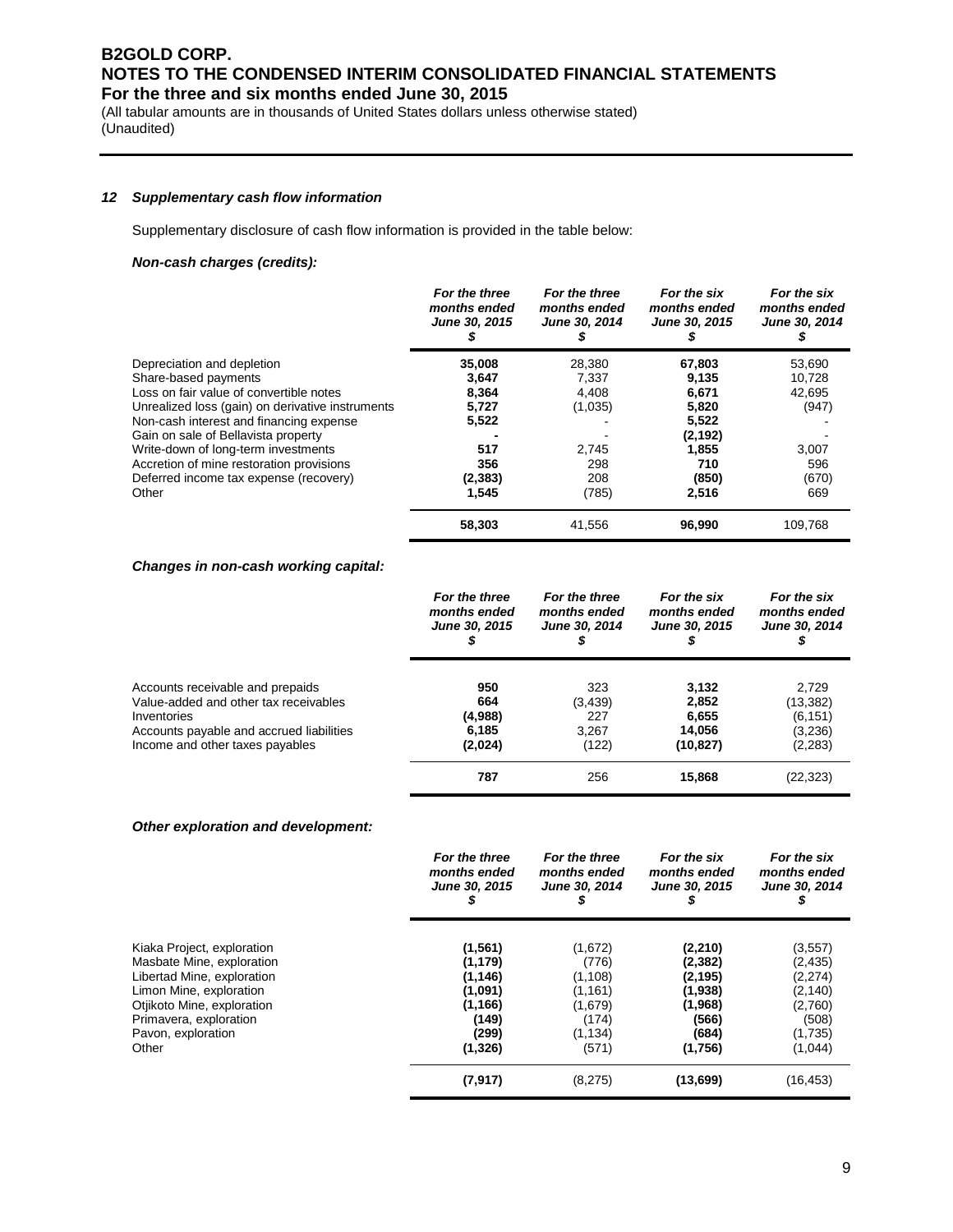(All tabular amounts are in thousands of United States dollars unless otherwise stated) (Unaudited)

#### *Non-cash investing and financing activities:*

|                                                                                                 | For the three<br>months ended<br>June 30, 2015 | For the three<br>months ended<br>June 30, 2014 | For the six<br>months ended<br>June 30, 2015 | For the six<br>months ended<br>June 30, 2014 |
|-------------------------------------------------------------------------------------------------|------------------------------------------------|------------------------------------------------|----------------------------------------------|----------------------------------------------|
| Stock-based compensation, capitalized to                                                        |                                                |                                                |                                              |                                              |
| resource property interests                                                                     | 576                                            | 947                                            | 1.261                                        | 1,926                                        |
| Equipment purchased under equipment loan                                                        |                                                |                                                | 1,559                                        | 2.512                                        |
| Equipment purchased under finance lease<br>Interest expense, capitalized to resource property   |                                                |                                                |                                              | 2.115                                        |
| interest<br>Change in accounts payable and accrued<br>liabilities relating to resource property |                                                | 3.194                                          | 3.221                                        | 5,709                                        |
| expenditures                                                                                    | (5.082)                                        | 4.051                                          | (9, 141)                                     | (18, 762)                                    |

#### *13 Compensation of key management*

Key management includes the Company's directors, members of the Executive Committee and members of Senior Management. Compensation to key management included:

|                                           | For the three        | For the three | For the six          | For the six   |  |
|-------------------------------------------|----------------------|---------------|----------------------|---------------|--|
|                                           | months ended         | months ended  | months ended         | months ended  |  |
|                                           | <b>June 30, 2015</b> | June 30, 2014 | <b>June 30, 2015</b> | June 30, 2014 |  |
| Salaries and short-term employee benefits | 1,030                | 4,873         | 3.261                | 5,902         |  |
| Share-based payments                      | 1,353                | 5.401         | 3,976                | 6,497         |  |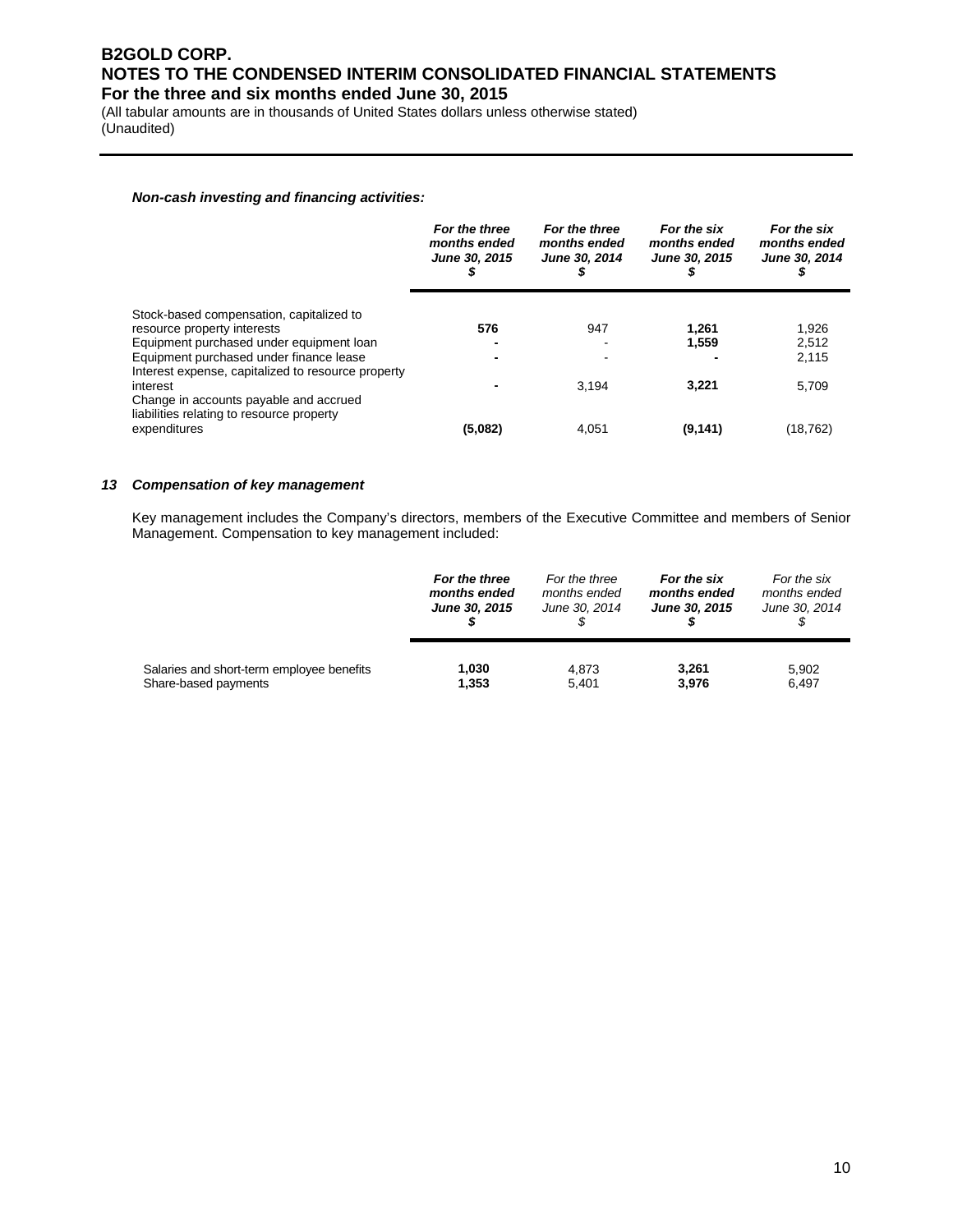(All tabular amounts are in thousands of United States dollars unless otherwise stated) (Unaudited)

#### *14 Segmented information*

The Company's reportable operating segments include its mining operations and development projects, namely the Limon, Libertad, Masbate and Otjikoto mines, and the Fekola, Gramalote and Kiaka projects. The "Other Mineral Properties" segment consists of the Company's interests in mineral properties which are at various stages of exploration. The "Corporate and Other" segment includes corporate operations.

The Company's segments are summarized in the following tables.

*For the three months ended June 30, 2015*

|                             | Limon<br><b>Mine</b><br>\$ | Libertad<br><b>Mine</b><br>\$ | <b>Masbate</b><br><b>Mine</b><br>\$ | Otjikoto<br><b>Project</b><br>\$ | Gramalote<br><b>Project</b> | Kiaka<br><b>Project</b> | Fekola<br><b>Project</b> | <b>Other</b><br><b>Mineral</b><br><b>Properties</b><br>\$ | Corporate<br>& Other<br>\$ | Total<br>\$ |
|-----------------------------|----------------------------|-------------------------------|-------------------------------------|----------------------------------|-----------------------------|-------------------------|--------------------------|-----------------------------------------------------------|----------------------------|-------------|
| Gold revenue                | 19.064                     | 31,704                        | 41.180                              | 44,558                           |                             |                         |                          |                                                           | $\overline{\phantom{a}}$   | 136,506     |
| Production costs            | 9.991                      | 21.980                        | 25.793                              | 18,332                           |                             |                         |                          |                                                           | $\overline{\phantom{a}}$   | 76,096      |
| Depreciation &<br>depletion | 7,721                      | 10.418                        | 6,044                               | 10,825                           |                             |                         |                          | $\overline{\phantom{a}}$                                  | 75                         | 35,083      |
| Net income (loss)           | 683                        | (5, 465)                      | 1,300                               | 15,378                           | ٠                           | (434)                   | (1,011)                  | (90)                                                      | (33, 145)                  | (22, 784)   |
| Capital expenditures        | 6,899                      | 6,489                         | 13,119                              | 7,174                            | 3,338                       | 1,560                   | 19,445                   | 1,774                                                     | 239                        | 60,037      |
| <b>Total assets</b>         | 107.760                    | 202.173                       | 490.575                             | 462.165                          | 73.521                      | 61.500                  | 523.834                  | 59.732                                                    | 92.618                     | 2.073.878   |

#### *For the three months ended June 30, 2014*

|                             | Limon<br>Mine<br>\$ | Libertad<br>Mine<br>\$ | <b>Masbate</b><br><b>Mine</b><br>\$ | Otjikoto<br><b>Project</b> | Gramalote<br><b>Project</b> | Kiaka<br><b>Project</b> | Fekola<br><b>Project</b> | <b>Other</b><br><b>Mineral</b><br><b>Properties</b> | Corporate<br>& Other<br>\$ | <b>Total</b><br>\$ |
|-----------------------------|---------------------|------------------------|-------------------------------------|----------------------------|-----------------------------|-------------------------|--------------------------|-----------------------------------------------------|----------------------------|--------------------|
| Gold revenue                | 19,435              | 52,602                 | 48,221                              | ٠                          |                             |                         |                          |                                                     |                            | 120,258            |
| <b>Production costs</b>     | 11,123              | 24,395                 | 30,411                              | ٠                          |                             |                         |                          |                                                     | $\overline{\phantom{a}}$   | 65,929             |
| Depreciation &<br>depletion | 4.883               | 11.167                 | 12.330                              |                            |                             |                         |                          |                                                     | 64                         | 28,444             |
| Net income (loss)           | 2,463               | 8,425                  | 476                                 | (395)                      | ٠                           | (508)                   | ٠                        | 938                                                 | (22, 928)                  | (11,529)           |
| Capital expenditures        | 6.508               | 11,651                 | 17,179                              | 43,891                     | 4,881                       | 1,672                   |                          | 1,878                                               | 30                         | 87,690             |
| <b>Total assets</b>         | 109.094             | 239.487                | 1.161.734                           | 427.303                    | 157.149                     | 54.833                  | ٠                        | 68.514                                              | 116,111                    | 2,334,225          |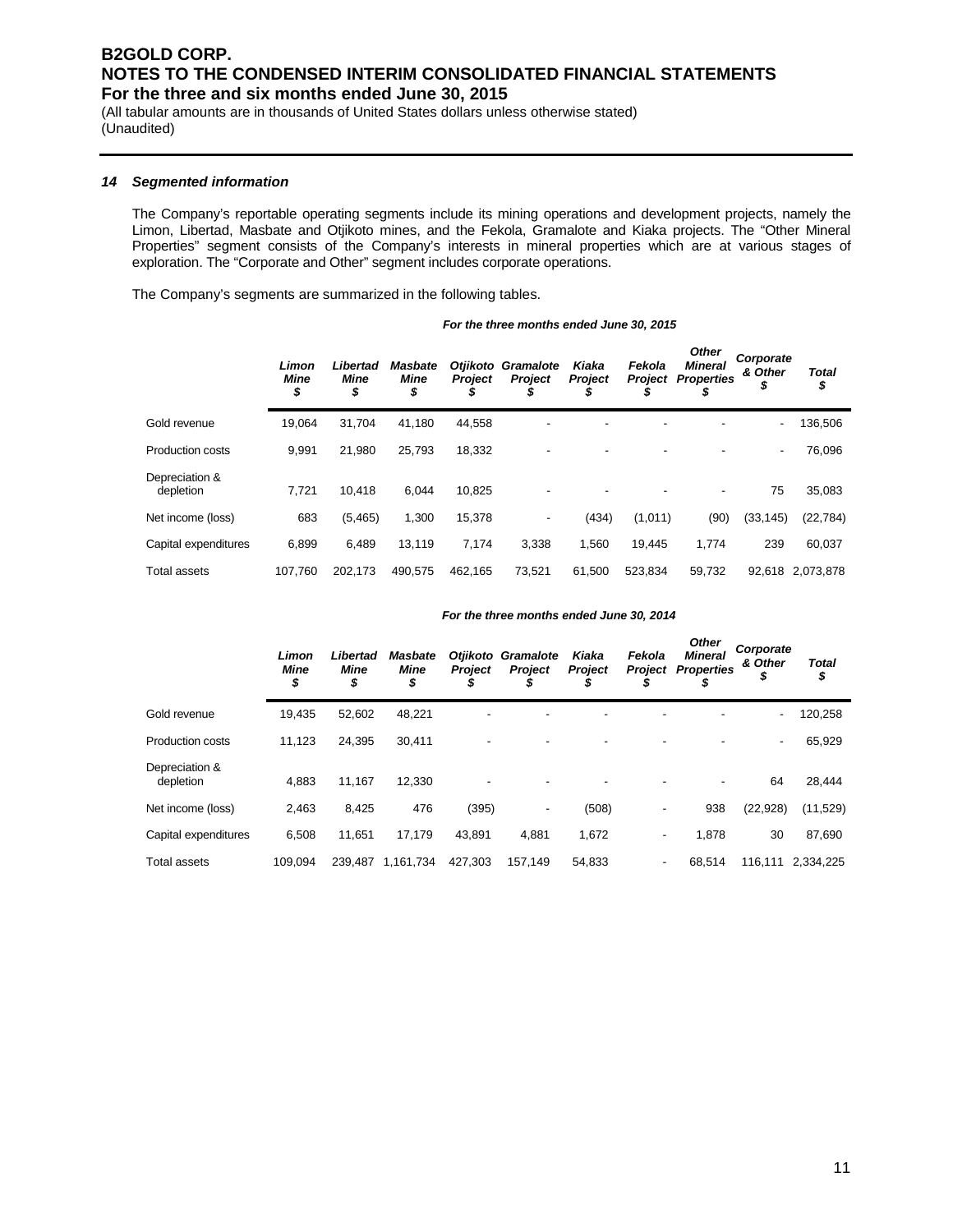(All tabular amounts are in thousands of United States dollars unless otherwise stated) (Unaudited)

|                             | Limon<br><b>Mine</b><br>\$ | Libertad<br><b>Mine</b><br>\$ | <b>Masbate</b><br><b>Mine</b><br>\$ | <b>Otjikoto</b><br><b>Project</b><br>J | Gramalote<br><b>Project</b> | Kiaka<br><b>Project</b><br>S | Fekola<br>Project | <b>Other</b><br><b>Mineral</b><br><b>Properties</b> | Corporate<br>& Other<br>P | <b>Total</b><br>\$ |
|-----------------------------|----------------------------|-------------------------------|-------------------------------------|----------------------------------------|-----------------------------|------------------------------|-------------------|-----------------------------------------------------|---------------------------|--------------------|
| Gold revenue                | 35,787                     | 69,238                        | 109,628                             | 60,745                                 |                             |                              |                   |                                                     | -                         | 275,398            |
| <b>Production costs</b>     | 20,245                     | 45,321                        | 63,189                              | 25,164                                 |                             | ٠                            |                   |                                                     | ٠                         | 153,919            |
| Depreciation &<br>depletion | 13.955                     | 22.460                        | 17,058                              | 14.330                                 |                             | $\overline{\phantom{0}}$     |                   |                                                     | 131                       | 67,934             |
| Net income (loss)           | (796)                      | (2,677)                       | 16,222                              | 18,087                                 | ٠                           | (1, 171)                     | (2,862)           | (233)                                               | (43,013)                  | (16, 443)          |
| Capital expenditures        | 13,143                     | 13.677                        | 18.448                              | 21,501                                 | 6,788                       | 2,210                        | 37,926            | 3,005                                               | 247                       | 116,945            |
| <b>Total assets</b>         | 107.760                    | 202.173                       | 490.575                             | 462.165                                | 73,521                      | 61,500                       | 523,834           | 59,732                                              | 92,618                    | 2,073,878          |

### *For the six months ended June 30, 2015*

#### *For the six months ended June 30, 2014*

|                             | Limon<br><b>Mine</b><br>\$ | Libertad<br><b>Mine</b><br>\$ | <b>Masbate</b><br>Mine<br>\$ | <b>Otjikoto</b><br><b>Project</b> | Gramalote<br><b>Project</b> | Kiaka<br><b>Project</b>  | Fekola<br><b>Project</b> | <b>Other</b><br><b>Mineral</b><br><b>Properties</b> | Corporate<br>& Other<br>J | <b>Total</b><br>\$ |
|-----------------------------|----------------------------|-------------------------------|------------------------------|-----------------------------------|-----------------------------|--------------------------|--------------------------|-----------------------------------------------------|---------------------------|--------------------|
| Gold revenue                | 37,751                     | 102,599                       | 108,928                      |                                   |                             |                          |                          |                                                     | Ξ.                        | 249,278            |
| <b>Production costs</b>     | 19.992                     | 43.848                        | 64.394                       |                                   |                             | $\overline{\phantom{a}}$ |                          |                                                     | ۰                         | 128,234            |
| Depreciation &<br>depletion | 8,945                      | 21,353                        | 23,392                       |                                   |                             | $\blacksquare$           |                          |                                                     | 126                       | 53,816             |
| Net income (loss)           | 5,494                      | 17,151                        | 11,072                       | (129)                             |                             | (508)                    | $\overline{\phantom{a}}$ | 158                                                 | (68, 745)                 | (35,507)           |
| Capital expenditures        | 12,327                     | 20.593                        | 28.369                       | 106.456                           | 8,136                       | 3,557                    | ٠                        | 3,287                                               | 34                        | 182,759            |
| <b>Total assets</b>         | 109.094                    | 239.487                       | 1,161,734                    | 427.303                           | 157.149                     | 54,833                   | $\overline{\phantom{a}}$ | 68,514                                              | 116.111                   | 2,334,225          |

The Company's mining interests are located in the following geographical locations

|                          | <b>June 30,</b><br>2015<br>\$ | December 31,<br>2014<br>\$ |
|--------------------------|-------------------------------|----------------------------|
| Mining interests<br>Mali | 530,684                       | 521,033                    |
| Namibia                  | 398,604                       | 430,668                    |
| Philippines              | 419,030                       | 414,016                    |
| Nicaragua                | 263,140                       | 268,115                    |
| Colombia                 | 103,414                       | 96,577                     |
| <b>Burkina Faso</b>      | 62,095                        | 59,511                     |
| Canada                   | 928                           | 813                        |
| Chile                    | 489                           |                            |
|                          | 1,778,384                     | 1,790,733                  |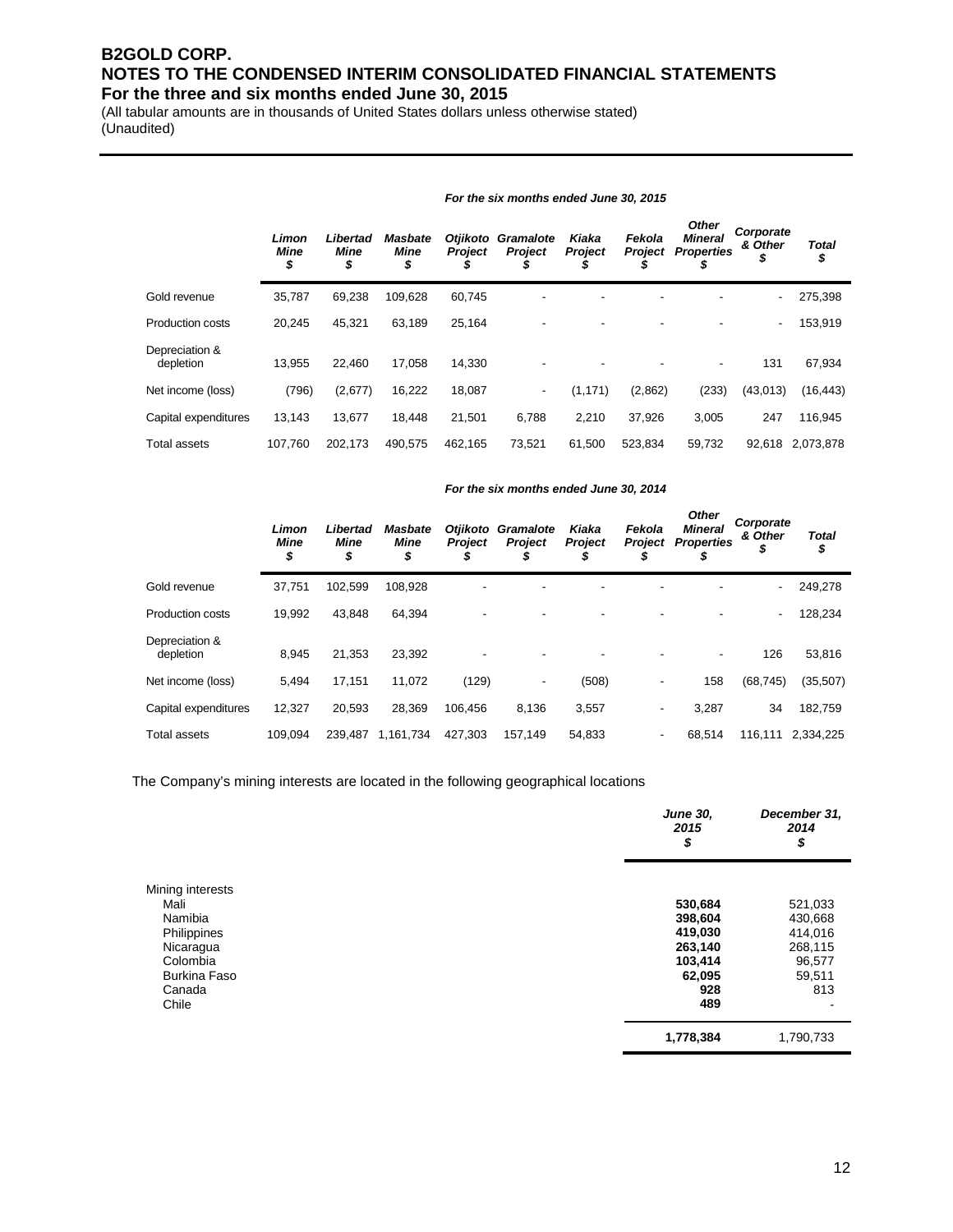(All tabular amounts are in thousands of United States dollars unless otherwise stated) (Unaudited)

#### *15 Commitments*

As at June 30, 2015, the Company had the following significant commitments (in addition to those disclosed elsewhere in these financial statements):

- Payments of \$34.2 million for Fekola project equipment and development costs to be incurred within the next 12 months.
- Land payments of \$3.3 million (the Company's 49% share) with respect to the acquisition of land at the Gramalote project in Colombia. It is expected that \$0.5 million will be paid in 2015 and the remaining \$2.8 million in 2016.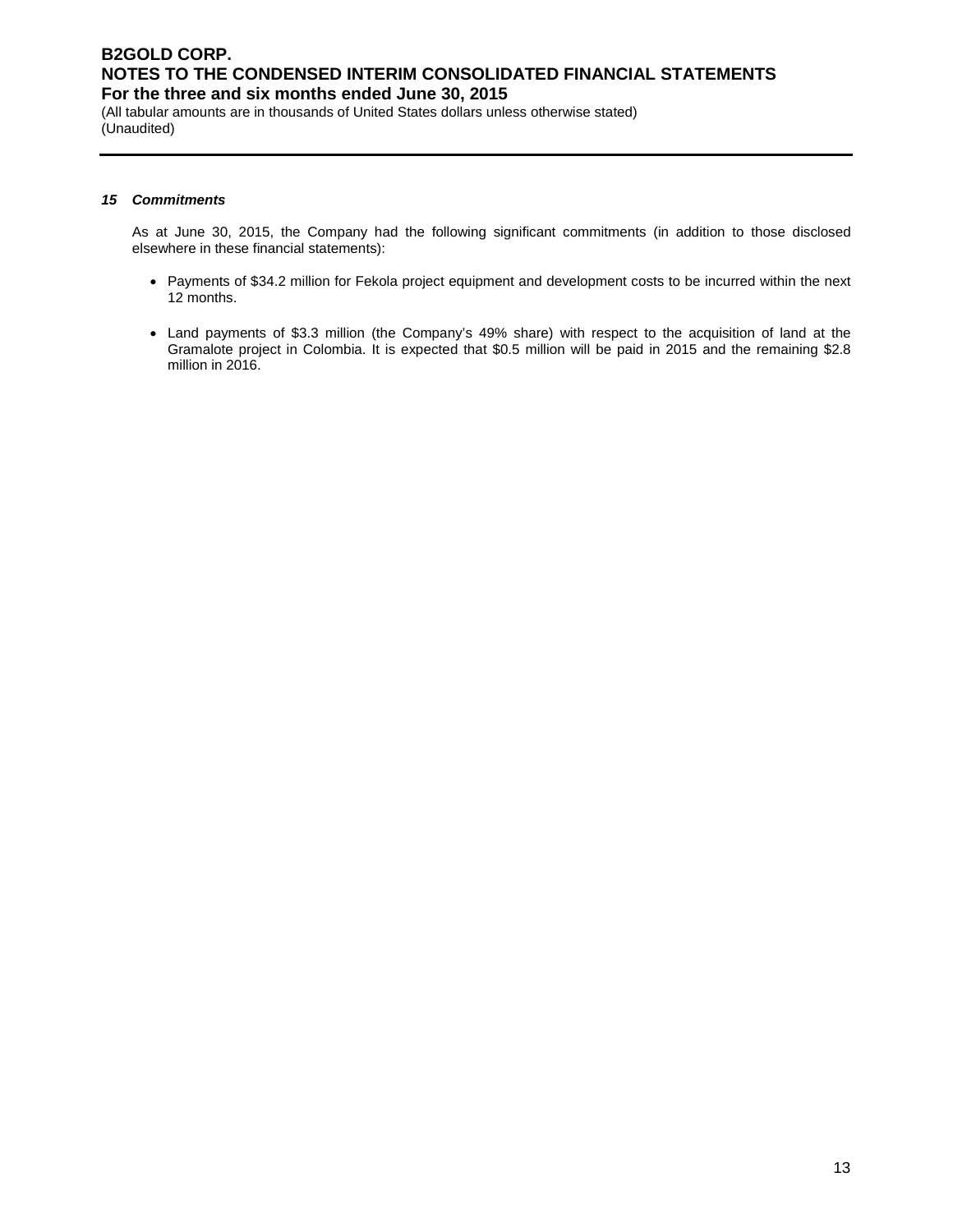## **B2GOLD CORP. MINING INTERESTS SCHEDULE (NOTE 16)**

*For the six months ended June 30, 2015* 

**(All tabular amounts are in thousands of United States dollars) (Unaudited)**

| <b>Acquisition</b><br>Closing<br><b>Opening</b>                                                                                                                                                                                                                                                                                                                                                                                                                                                                         |                                                    | Net carrying value                      |                                             |                                                       |
|-------------------------------------------------------------------------------------------------------------------------------------------------------------------------------------------------------------------------------------------------------------------------------------------------------------------------------------------------------------------------------------------------------------------------------------------------------------------------------------------------------------------------|----------------------------------------------------|-----------------------------------------|---------------------------------------------|-------------------------------------------------------|
| <b>Opening</b><br>Disposals/<br>Disposals/<br>balance at<br><b>Reclass</b><br><b>CTA</b><br>balance at<br><b>CTA</b><br>costs/<br>balance at<br>write-offs<br><b>Depreciation</b><br>write-offs<br>Dec. 31, 2014<br><b>Additions</b><br>June 30, 2015<br>Dec. 31, 2014<br>\$<br>\$<br>\$<br>\$<br>\$<br>\$<br>\$<br>\$<br>S                                                                                                                                                                                             | Closing<br>balance at<br>June 30, 2015<br>\$       | As at<br>June 30, 2015<br>\$            | As at<br>Dec. 31, 2014<br>\$                |                                                       |
| Property, plant and equipment<br>(depletable)                                                                                                                                                                                                                                                                                                                                                                                                                                                                           |                                                    |                                         |                                             |                                                       |
| Masbate<br>420,644<br>19,785<br>(175)<br>440,254<br>(91,706)<br>(14,669)<br>73<br>$\overline{\phantom{a}}$<br>$\overline{\phantom{a}}$<br>Otjikoto<br>430,668<br>9,454<br>(2,654)<br>(23, 159)<br>414,309<br>(15, 873)<br>168<br>$\overline{\phantom{a}}$<br>14,880<br>(1,086)<br>309,896<br>574<br>Libertad<br>296,102<br>(127, 704)<br>(21, 365)<br>$\overline{\phantom{a}}$<br>14,579<br>157,303<br>42<br>Limon<br>142,772<br>(48)<br>(13, 879)<br>(62, 865)<br>$\overline{\phantom{a}}$<br>$\overline{\phantom{a}}$ | (106, 302)<br>(15, 705)<br>(148, 495)<br>(76, 702) | 333,952<br>398,604<br>161,401<br>80,601 |                                             | 328,938<br>430,668<br>168,398<br>79,907               |
| 58,698<br>689<br>1,290,186<br>(1,309)<br>(2,654)<br>(23, 159)<br>1,321,762<br>(282, 275)<br>(65, 786)<br>168                                                                                                                                                                                                                                                                                                                                                                                                            | (347, 204)                                         | 974,558                                 | 1,007,911                                   |                                                       |
| Masbate undeveloped mineral<br>85,078<br>85,078<br>interests<br>$\overline{\phantom{a}}$                                                                                                                                                                                                                                                                                                                                                                                                                                |                                                    | 85,078                                  |                                             | 85,078                                                |
| Mine under construction                                                                                                                                                                                                                                                                                                                                                                                                                                                                                                 |                                                    |                                         |                                             |                                                       |
| 44,528<br>Fekola<br>514,965<br>(38, 483)<br>2,654<br>523,664<br>$\blacksquare$<br>$\overline{\phantom{a}}$<br>$\overline{\phantom{a}}$<br>$\overline{\phantom{a}}$                                                                                                                                                                                                                                                                                                                                                      |                                                    | 523,664                                 |                                             | 514,965                                               |
| Exploration & evaluation properties<br>(non-depletable)                                                                                                                                                                                                                                                                                                                                                                                                                                                                 |                                                    |                                         |                                             |                                                       |
| Kiaka<br>59,062<br>2,331<br>61,393<br>40<br>28,692<br>Mocoa<br>28,652<br>Calibre<br>10,022<br>572<br>10,594<br>6,238<br>718<br>6,956<br>Pavon<br>$\overline{\phantom{a}}$<br>1,915<br>$\overline{2}$<br>1,917<br>San Jose<br>$\overline{\phantom{a}}$<br>Other<br>8,151<br>1,732<br>9,883<br>٠.                                                                                                                                                                                                                         |                                                    | 10,594                                  | 61,393<br>28,692<br>6,956<br>1,917<br>9,883 | 59,062<br>28,652<br>10,022<br>6,238<br>1,915<br>8,151 |
| 5,395<br>119,435<br>114,040<br>$\overline{\phantom{a}}$<br>$\overline{\phantom{a}}$<br>٠<br>÷                                                                                                                                                                                                                                                                                                                                                                                                                           |                                                    | 119,435                                 |                                             | 114,040                                               |
| Corporate                                                                                                                                                                                                                                                                                                                                                                                                                                                                                                               |                                                    |                                         |                                             |                                                       |
| 246<br>(88)<br>88<br>1,768<br>1,926<br>(955)<br>(132)<br>Office, furniture & equipment<br>$\overline{\phantom{a}}$<br>$\overline{\phantom{a}}$<br>$\overline{\phantom{a}}$                                                                                                                                                                                                                                                                                                                                              | (999)                                              |                                         | 927                                         | 813                                                   |
| 2,006,037<br>108,867<br>(39, 880)<br>(23, 159)<br>2,051,865<br>(283, 230)<br>(65, 918)<br>777<br>168                                                                                                                                                                                                                                                                                                                                                                                                                    | (348, 203)                                         | 1,703,662                               | 1,722,807                                   |                                                       |
| Investments in joint ventures<br>(accounted for using the equity<br>method)                                                                                                                                                                                                                                                                                                                                                                                                                                             |                                                    |                                         |                                             |                                                       |
| 66,725<br>6,796<br>73,521<br>Gramalote<br>$\overline{\phantom{a}}$<br>1,201<br>1,201<br>Quebradona<br>÷<br>$\overline{\phantom{a}}$<br>÷                                                                                                                                                                                                                                                                                                                                                                                |                                                    | 73,521                                  | 1,201                                       | 66,725<br>1,201                                       |
| 6,796<br>74,722<br>67,926<br>$\overline{\phantom{a}}$<br>$\overline{\phantom{a}}$<br>$\overline{\phantom{a}}$<br>$\overline{\phantom{a}}$                                                                                                                                                                                                                                                                                                                                                                               | $\overline{\phantom{a}}$                           | 74,722                                  |                                             | 67,926                                                |
| 2,073,963<br>115,663<br>(23, 159)<br>2,126,587<br>(283, 230)<br>777<br>168<br>(39, 880)<br>(65, 918)<br>$\overline{\phantom{a}}$                                                                                                                                                                                                                                                                                                                                                                                        | (348, 203)                                         | 1,778,384                               | 1,790,733                                   |                                                       |